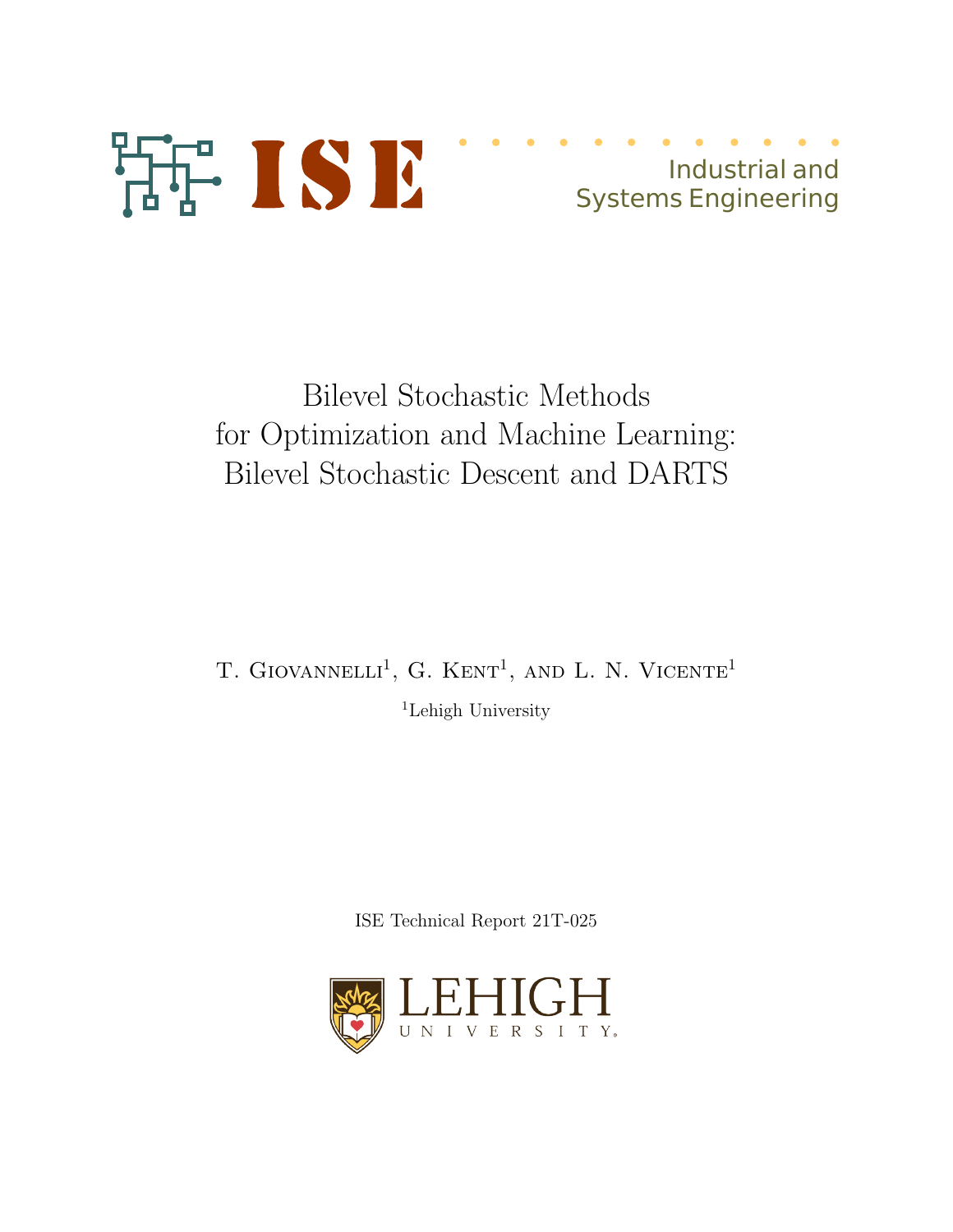# Bilevel stochastic methods for optimization and machine learning: Bilevel stochastic descent and DARTS

T. Giovannelli<sup>∗</sup> G. Kent<sup>†</sup> L. N. Vicente<sup>‡</sup>

October 1, 2021

#### Abstract

Two-level stochastic optimization formulations have become instrumental in a number of machine learning contexts such as neural architecture search, continual learning, adversarial learning, and hyperparameter tuning. Practical stochastic bilevel optimization problems become challenging in optimization or learning scenarios where the number of variables is high or there are constraints.

The goal of this paper is twofold. First, we aim at promoting the use of bilevel optimization in large-scale learning and we introduce a practical bilevel stochastic gradient method (BSG-1) that requires neither lower level second-order derivatives nor system solves (and dismisses any matrix-vector products). Our BSG-1 method is close to first-order principles, which allows it to achieve a performance better than those that are not, such as DARTS. Second, we develop bilevel stochastic gradient descent for bilevel problems with lower level constraints, and we introduce a convergence theory that covers the unconstrained and constrained cases and abstract as much as possible from the specifics of the bilevel gradient calculation.

### 1 Introduction

Many real-world applications are naturally formulated using hierarchical objectives, which are organized into different nested levels. In the bilevel case, the main goal is placed into an upper optimization level, while the lower optimization level aims to determine the best response to a decision made in the upper level. Bilevel optimization has a rich literature of algorithmic development and theory (see [1, 6, 9, 44, 46] for extensive surveys and books on this topic). The main applications are found in game theory, defense industry, and optimal structural design, and one has recently seen a surge of contributions to machine learning (see, e.g., [13, 25], and the recent review [26]).

<sup>∗</sup>Department of Industrial and Systems Engineering, Lehigh University, Bethlehem, PA 18015-1582, USA (tog220@lehigh.edu).

<sup>†</sup>Department of Industrial and Systems Engineering, Lehigh University, Bethlehem, PA 18015-1582, USA (gdk220@lehigh.edu).

<sup>‡</sup>Department of Industrial and Systems Engineering, Lehigh University, Bethlehem, PA 18015, USA (lnv@lehigh.edu). Support for this author was partially provided by the Centre for Mathematics of the University of Coimbra under grant FCT/MCTES UIDB/MAT/00324/2020.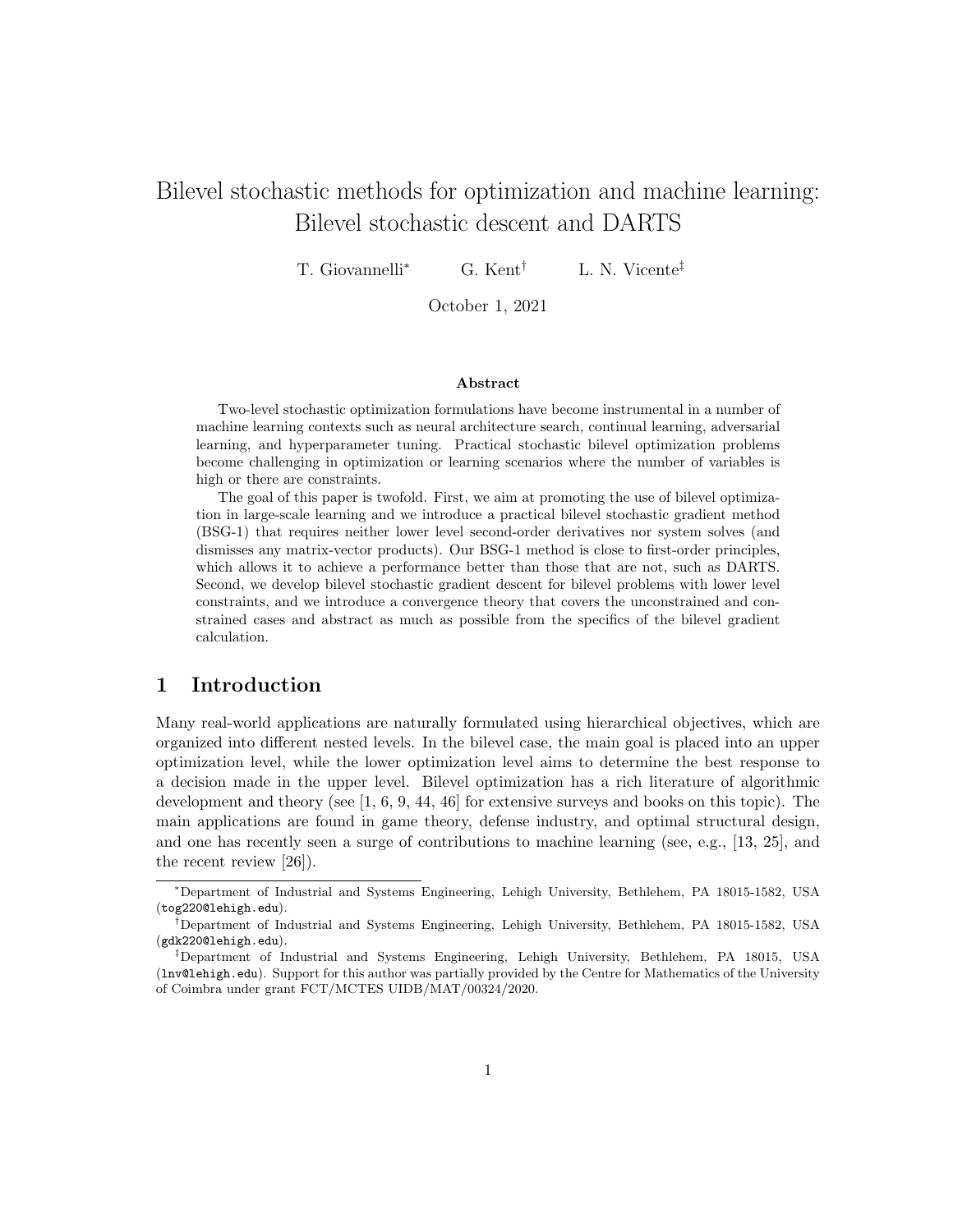In this paper, we consider the following nonlinear bilevel optimization problem (BLP) formulation

$$
\min_{x \in \mathbb{R}^n, y \in \mathbb{R}^m} f_u(x, y)
$$
\n
$$
\text{s.t. } x \in X
$$
\n
$$
y \in \operatorname*{argmin}_{y \in Y(x)} f_\ell(x, y).
$$
\n
$$
\text{BLP}
$$

The goal of the upper level (UL) problem is to determine the optimal value of the UL function  $f_u : \mathbb{R}^n \times \mathbb{R}^m \to \mathbb{R}$ , where the UL variables x are subjected to UL constraints  $(x \in X)$  and the UL variables  $y$  are subjected to being an optimal solution of the lower level (LL) problem. In the LL problem, the LL function  $f_\ell : \mathbb{R}^n \times \mathbb{R}^m \to \mathbb{R}$  is optimized in the LL variables y, subject to the LL constraints  $y \in Y(x)$ . Since the goal of this paper is to propose and analyze a general optimization methodology for a stochastic BLP, the LL problem is assumed to be well-defined, in the sense of having a unique solution  $y(x)$  for all  $x \in X$ . Hence, problem BLP is equivalent to a problem posed solely in the UL variables:

$$
\min_{x \in \mathbb{R}^n} f(x) = f_u(x, y(x)) \quad \text{s.t.} \quad x \in X. \tag{1.1}
$$

Also, note that the UL constraints  $(x \in X)$  are only posed in the UL variables x as otherwise problem BLP could become intractable in the sense of having a disconnected feasible region in the  $(x, y)$ –space. Whenever applying orthogonal projections within stochastic gradient type methods, the sets X and  $Y(x)$  will be assumed closed and convex.

Under appropriate smoothness and non-singularity assumptions, the gradient of f at  $(x, y(x))$ , when  $Y(x) = \mathbb{R}^m$ , is given by the so-called adjoint formula

$$
\nabla f = \nabla_x f_u - \nabla_{xy}^2 f_\ell (\nabla_{yy}^2 f_\ell)^{-1} \nabla_y f_u,
$$
\n(1.2)

where all gradients and Hessians are evaluated at  $(x, y(x))$ . The adjoint gradient can be computed by first solving the adjoint equation  $\nabla_{yy}^2 f_\ell \lambda = -\nabla_y f_u$  for the adjoint variables  $\lambda =$  $\lambda(x, y(x))$ , and then calculating  $\nabla_x f_u + \nabla^2_{xy} f_\ell \lambda$ . One arrives at the adjoint formula by applying the chain rule to  $f_u(x, y(x))$  and calculating the Jacobian of  $y(x)$  through the (sensitivity) equations  $\nabla_y f_{\ell}(x, y(x)) = 0.$ 

When  $Y(x) \neq \mathbb{R}^m$ , it is no longer possible to explicitly apply an adjoint principle, but one can compute the steepest descent direction for  $f$  through an auxiliary linear-quadratic bilevel problem [42] grounded on sensitivity principles (see Subsection 2.2).

#### 1.1 Bilevel machine learning

A variety of problems arising in machine learning can be formulated in terms of bilevel optimization problems: continual learning, neural architecture search, adversarial training, and hyperparameter tuning are among the most popular examples (see [26] for a review on this topic).

Continual Learning (CL) aims to train ML models when the static task usually considered in learning problems (classification, regression, etc.) is replaced by a sequence of tasks that become available one at a time [29], and for which training and validation datasets are increasingly larger. For each task, a CL instance is formulated as a bilevel problem, where at the UL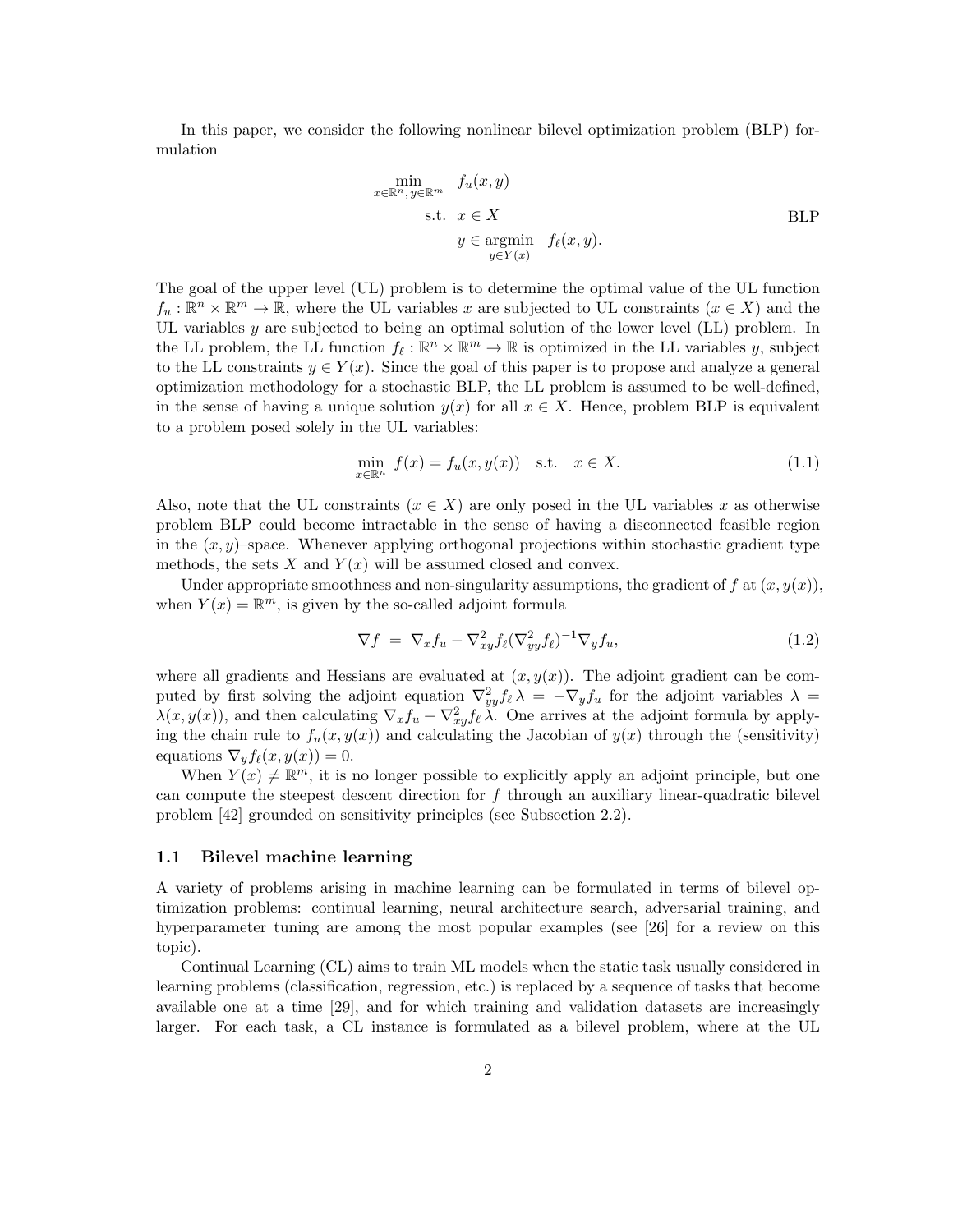problem one minimizes the validation error on a subset of model parameters (which includes all hyperparameters), and at the LL problem the training error is minimized on the remaining parameters. A sequence of bilevel problems is then solved for each consecutive task. In a sense, CL is close to meta-learning [21], where the goal is to determine the best learning process. The increasing interest in CL is motivated by the demand for approaches that help neural networks to learn new tasks without forgetting the previous ones, a phenomenon which is referred to as catastrophic forgetting [14, 18, 32].

Another relevant ML area where bilevel optimization is instrumental is Neural Architecture Search (NAS) for Deep Learning. The goal of this problem is to automate the task of designing Deep Neural Networks (DNNs) such that the network's prediction error is minimized. In recent years, NAS was proposed in a bilevel optimization formulation [25] that represents a continuous relaxation over the (discrete) architecture search space such that gradient information can be utilized. In this way, the UL problem consists of minimizing the validation error of the network over the architecture space and the LL problem consists of minimizing the training error with respect to the network weights. Designing these structures is a vital component of any ML task that utilizes DNNs and typically requires substantial effort through trial and error on behalf of human experts. As a result, automating this design phase in an efficient and optimal way is a critical issue at the heart of the Deep Learning community. For a thorough discussion on the different approaches that have been proposed for NAS, see the survey [12].

Finally, two other popular classes of ML problems that can be formulated by using bilevel optimization are adversarial training and hyperparameter tuning. Adversarial training aims to robustly address adversarial examples [45] which cannot be correctly classified by ML models once a small perturbation is applied. The adversarial training problem is handled by solving a min-max problem [23], but any such problem can be reformulated as a bilevel one. The max/LL problem is posed on the variables which perturb the data in a worst-case fashion, where the UL/min problem attempts to minimize the training error on the ML model parameters [17, 31]. Hyperparameter tuning aims to find the best value for the hyperparameters used in a ML model in order to increase its *generalization capability*  $[2, 10, 13]$ . In the bilevel formulations proposed in the literature, the UL problem optimizes the validation error over the hyperparameters, while the LL problem has the goal of finding the NN weights that minimize the training error.

#### 1.2 Bilevel stochastic descent

In bilevel stochastic optimization,  $f_u$  and  $f_\ell$  can be interpreted as expected values, namely,  $f_u = \mathbb{E}[f_u(x, y, w_u)]$  and  $f_{\ell} = \mathbb{E}[f_{\ell}(x, y, w_{\ell})]$ , where  $w_u$  and  $w_{\ell}$  are random variables defined in a probability space (with probability measure independent from  $x$  and  $y$ ) such that i.i.d. samples can be observed or generated. The same applies to the functions possibly defining  $Y(x)$ . (To keep notation simple, we are using the same  $f_u$  and  $f_\ell$  for deterministic and random variants.)

Having in mind ML applications such as NAS and CL, the methods we are considering are Stochastic Approximation (SA) techniques, of the type of the stochastic gradient (SG) method [5, 39, 40] for single-objective optimization. In fact, the bilevel stochastic gradient (BSG) can be seen as a SG method applied to (1.1),  $x_{k+1} = x_k - \alpha_k g_k^{\text{BSG}}$ , where  $\alpha_k$  is the stepsize or learning rate, and  $g_k^{\text{BSG}}$  is a stochastic gradient of f, obtained by sampling the gradients and Hessians in (1.2) at  $(x_k, \tilde{y}_k)$ . The stochastic gradient  $g_k^{\text{BSG}}$  may be inexact when  $\tilde{y}_k \neq y(x_k)$ .

In the bilevel optimization literature, stochastic gradient-based methods are commonly classified according to the approach used to compute the second term in the adjoint formula (1.2).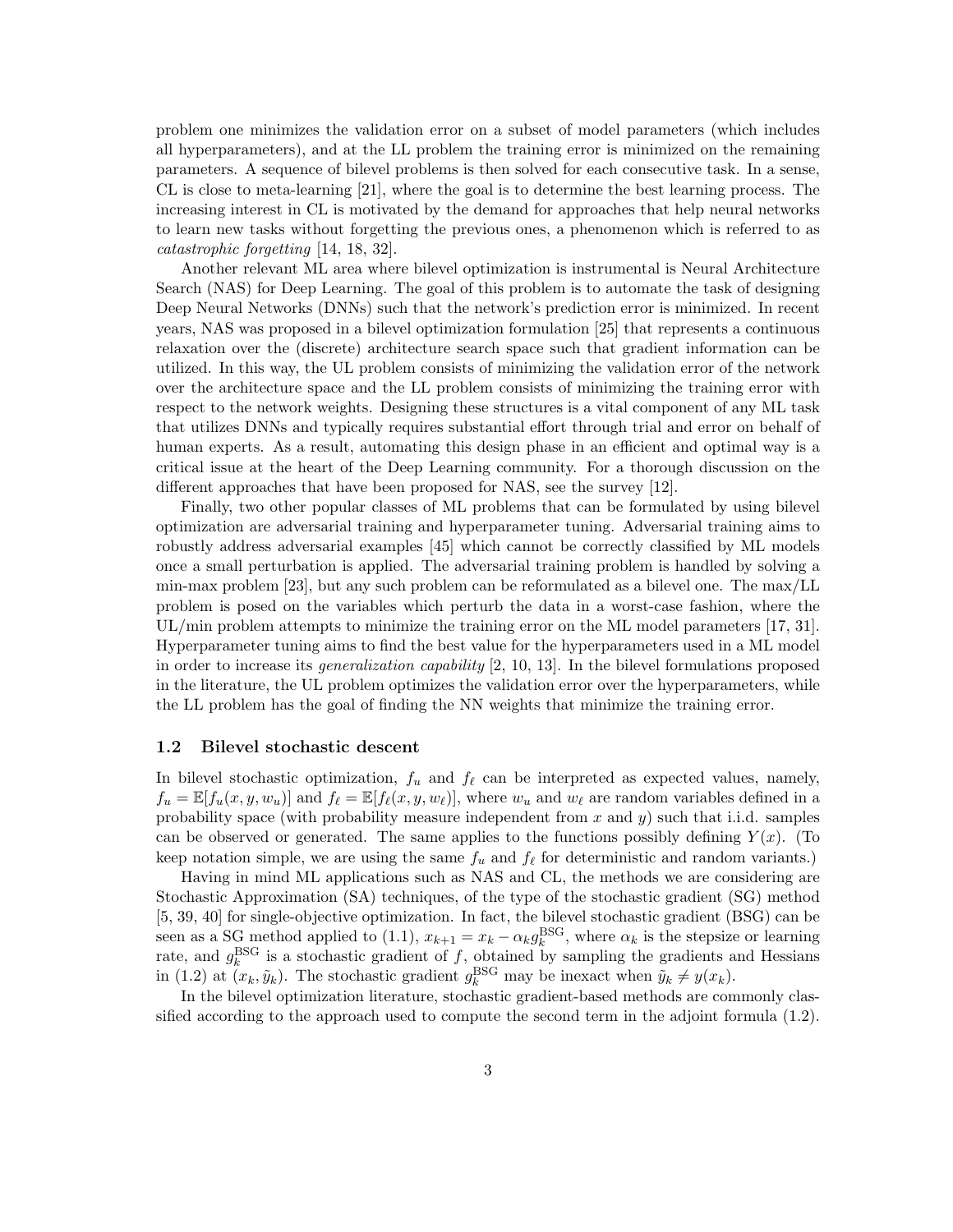In particular, a first category is composed of the algorithms that either solve the adjoint equation [35] or use a truncated Neumann series to approximate the inverse of the Hessian  $\nabla_{yy}^2 f_\ell$  [30], while a second category includes all the approaches based on automatic differentiation [13]. Note that our BSG-1 method falls into the first class of algorithms, which in the numerical experiments reported in [19] is observed to have better performance. The use of such algorithms for unconstrained bilevel optimization has been promoted in [7, 8, 16, 20, 22]; see also [26] for a recent review. In [7], the BSG method has been applied to hyperparameter tuning in SVM using the adjoint formula, which is simplified using the structure of the problem. The authors [8] provided a convergence analysis of the general BSG method but requiring the LL problem to be solved to optimality at each iteration. In [16], both deterministic and stochastic algorithms are proposed, and their convergence analysis is developed without requiring an exact solution of the LL problem at each iteration. The gradient of  $f$  was computed using the adjoint formula, approximating the inverse of the Hessian  $\nabla_{yy}^2 f_\ell$  by a truncated Neumann series. An algorithm with better complexity bounds than [16] is presented in [22], which also shows that computing the adjoint gradient by using automatic differentiation may be less computationally efficient than solving the adjoint equation or using the truncated Neumann series. Finally, in [20] the authors study how the convergence results of their algorithm depend on the relative size of the UL and LL stepsizes, and they adapt their approach for a bilevel problem in reinforcement learning.

DARTS [25] is an optimization technique related to the BSG method, which has enjoyed great popularity in NAS. It always considers an inexact solution to the LL problem, and it starts an iteration by making it less inexact by applying one step of SG to the LL problem,  $\tilde{y}_k = y_k - \eta \nabla_y f_\ell(x_k, y_k)$ . Then, it displaces the UL variables using  $x_{k+1} = x_k - \eta g_k^{\text{DARTS}}$ , where  $\eta$ is a fixed stepsize, and  $g_k^{\text{DARTS}}$  is computed by applying the chain rule to  $\nabla_x f_u(x, y - \eta \nabla_y f_\ell(x, y))$ , leading to

$$
g_k^{\text{DARTS}} = \nabla_x f_u(x_k, \tilde{y}_k) - \eta \nabla_{xy}^2 f_\ell(x_k, y_k) \nabla_y f_u(x_k, \tilde{y}_k).
$$
\n(1.3)

However,  $g_k^{\text{DARTS}}$  may not be a descent direction, even in the deterministic case, and a direct comparison with  $g_k^{\text{BSG}}$  reveals the lack of LL curvature, meaning the use of  $\nabla^2_{yy} f_{\ell}(x_k, y_k)$ . The matrix-vector product in (1.3) is approximated by finite differences (see Subsection 5.2), rendering DARTS free of both second-order derivatives and matrix-vector products.

#### 1.3 Contributions of the paper

A major difficulty in the adjoint formula (1.2) is the use of second-order derivatives of  $f_\ell$  and the need to solve the adjoint equation  $\nabla_{yy}^2 f_\ell \lambda = -\nabla_y f_u$ , which prevents its application to largescale ML problems. A first main contribution of this paper is the idea of approximating the second-order derivatives by using the outer product of the corresponding gradients, i.e.,

$$
\nabla_{xy}^2 f_\ell \simeq \nabla_x f_\ell \nabla_y f_\ell^\top \text{ and } \nabla_{yy}^2 f_\ell \simeq \nabla_y f_\ell \nabla_y f_\ell^\top.
$$

The above approximations are inspired by Gauss-Newton (GN) methods for nonlinear leastsquares problems (see, e.g., [34]), where the Hessian matrix of the objective function  $\sum_{i=1}^{p} (r_i (a_i)^2$  (in which each  $r_i$  is a scalar function and  $a_i$  a scalar) is approximated by  $\sum_{i=1}^p \overline{\nabla r_i} \nabla r_i^\top,$ and also from the fact that the empirical risk of misclassification in ML is often a sum of non-negative terms matching a function to a scalar which can then be considered in a leastsquares fashion [3, 15]. The resulting approximate adjoint equation  $(\nabla_y f_\ell \nabla_y f_\ell^{\dagger}) \lambda = -\nabla_y f_u$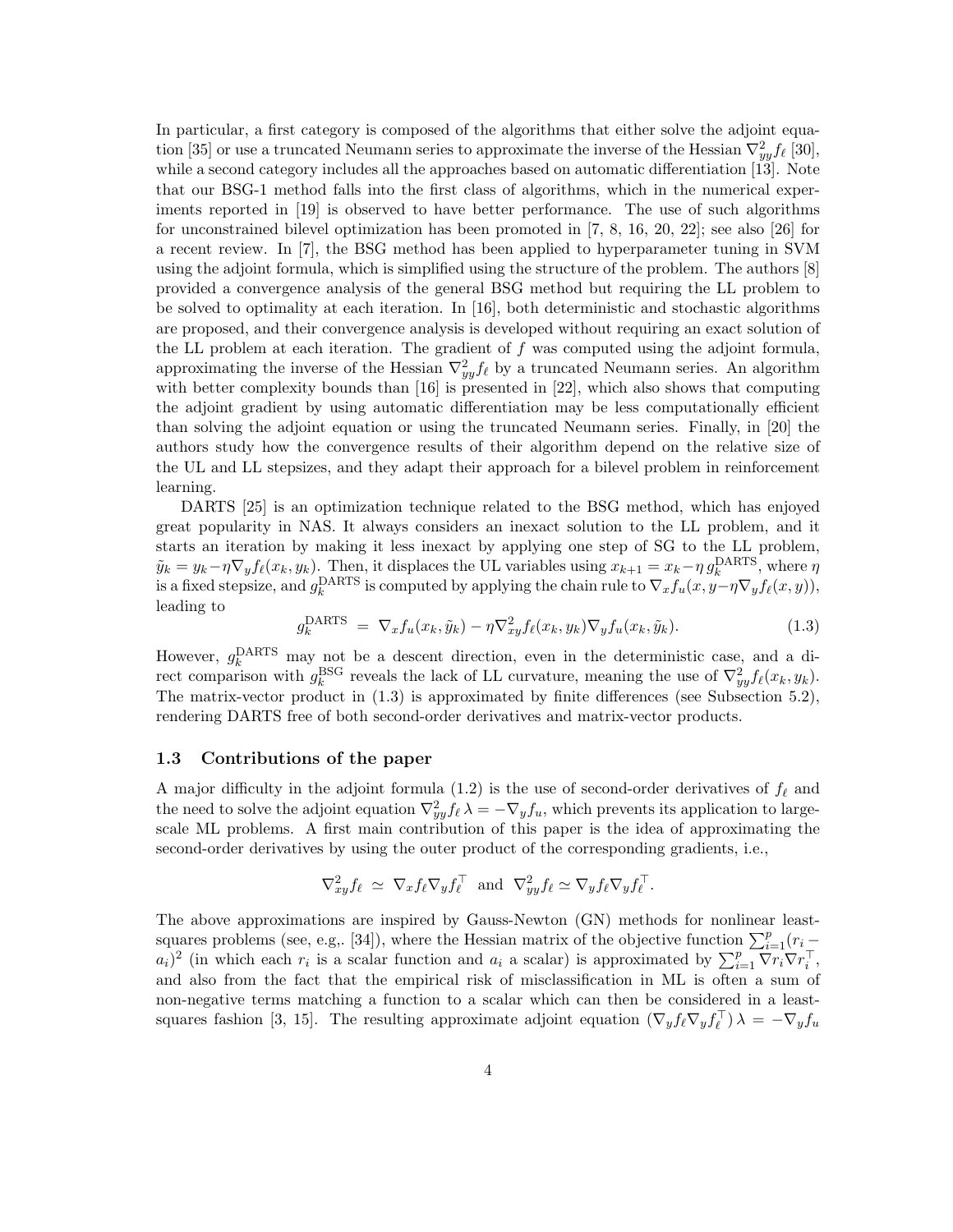is most likely infeasible, and we suggest solving it in the least-squares sense. One solution is  $\lambda = -\nabla_y f_u/(\nabla_y f_{\ell})^T \nabla_y f_{\ell}$ . Plugging this and  $\nabla^2_{xy} f_{\ell} \simeq \nabla_x f_{\ell} \nabla_y f_{\ell}^T$  in the adjoint formula (1.2) gives rise to our practical BSG calculation

$$
\nabla_x f_u - \frac{\nabla_y f_\ell^{\perp} \nabla_y f_u}{\nabla_y f_\ell^{\perp} \nabla_y f_\ell} \nabla_x f_\ell.
$$
\n(1.4)

This approximated BSG allows us to use the adjoint formula without computing Hessians or even Hessian-vector products, which is prohibitively expensive for the large bilevel problems arising in ML. It will be referred to as BSG-1, the "1" standing for first-order rank-1 approximations of the Hessian matrices.

The numerical experiments reported in this paper show that the BSG-1 method performs significantly better than DARTS. A byproduct contribution of this paper is then precisely a number of ways of potentially improving DARTS by drawing a comparison between the  $g_k^{\text{BSG}}$  and  $g_k^{\text{DARTS}}$  expressions, and by bringing the new ideas of the BSG-1 gradient approximation (1.4).  $g_k$  expressions, and by bringing the new deas of the BSG-1 gradient approximation (1.4).<br>One can scale the term  $\nabla_y f_u(x_k, \tilde{y}_k)$  in  $g_k^{\text{DARTS}}$  by  $1/||\nabla_y f_e(x_k, \tilde{y}_k)||^2$ , thus including the missing curvature  $(\nabla_{yy}^2 f_\ell)^{-1}$  of the LL objective function. One can also consider taking  $\eta = 1$  in  $g_k^{\text{DARTS}}$ (regardless of the value assigned to  $\eta$  when updating the LL variables). If we went a step further and address  $\nabla_{xy}^2 f_\ell$  in DARTS as in the BSG-1 method, the two methods would be essentially the same, with a minor difference being whether the evaluations are done at  $(x_k, y_k)$  or at  $(x_k, \tilde{y}_k)$ . There is thus a road-map from one method to the other which can give practitioners different computational tools for solving bilevel ML problems.

Another main contribution of this paper is a general convergence theory for BSG that is as much as possible abstracted from the specifics of the adjoint formula  $(1.2)$  for the gradient of f, in particular in what regards the inverse of the Hessian of  $f_\ell$  and/or the solution of the adjoint system. Our theory is grounded on sensitivity principles of nonlinear optimization and extends naturally to the constrained LL case  $(Y(x) \neq \mathbb{R}^m)$ , which has not been covered elsewhere, neither algorithmically nor theoretically.

#### 1.4 Organization of this paper

This paper is organized as follows. In Section 2, we describe the BSG method for both the unconstrained and constrained lower-level cases. The convergence analysis of the method, along with the assumptions required, is reported in Section 3. Section 4 focuses on continual learning and its formulation as a bilevel optimization problem. Numerical results for this problem and for a synthetic logistic regression instance are analyzed in Section 5, which also describes the BSG-1 and DARTS methods used for benchmarking purposes. Finally, in Section 6 we draw some concluding remarks and we propose ideas for future work. By default, all norms  $\|\cdot\|$  used in this paper are the  $\ell_2$  ones.

## 2 The bilevel stochastic gradient method

In this section, we introduce the bilevel stochastic gradient (BSG) method for solving stochastic BLPs. Let  $\{w_k^u\}_{k\geq 0}$  and  $\{w_k^{\ell}\}_{k\geq 0}$  be sequences of random variables for UL and LL function evaluations, respectively. A realization of the random variables  $w_k^u$  and  $w_k^{\ell}$  can be interpreted as a single sample or a batch of samples for mini-batch SG use. For compactness of notation, let us set  $\xi_k = (w_k^u, w_k^{\ell})$  for the combined UL and LL random variables.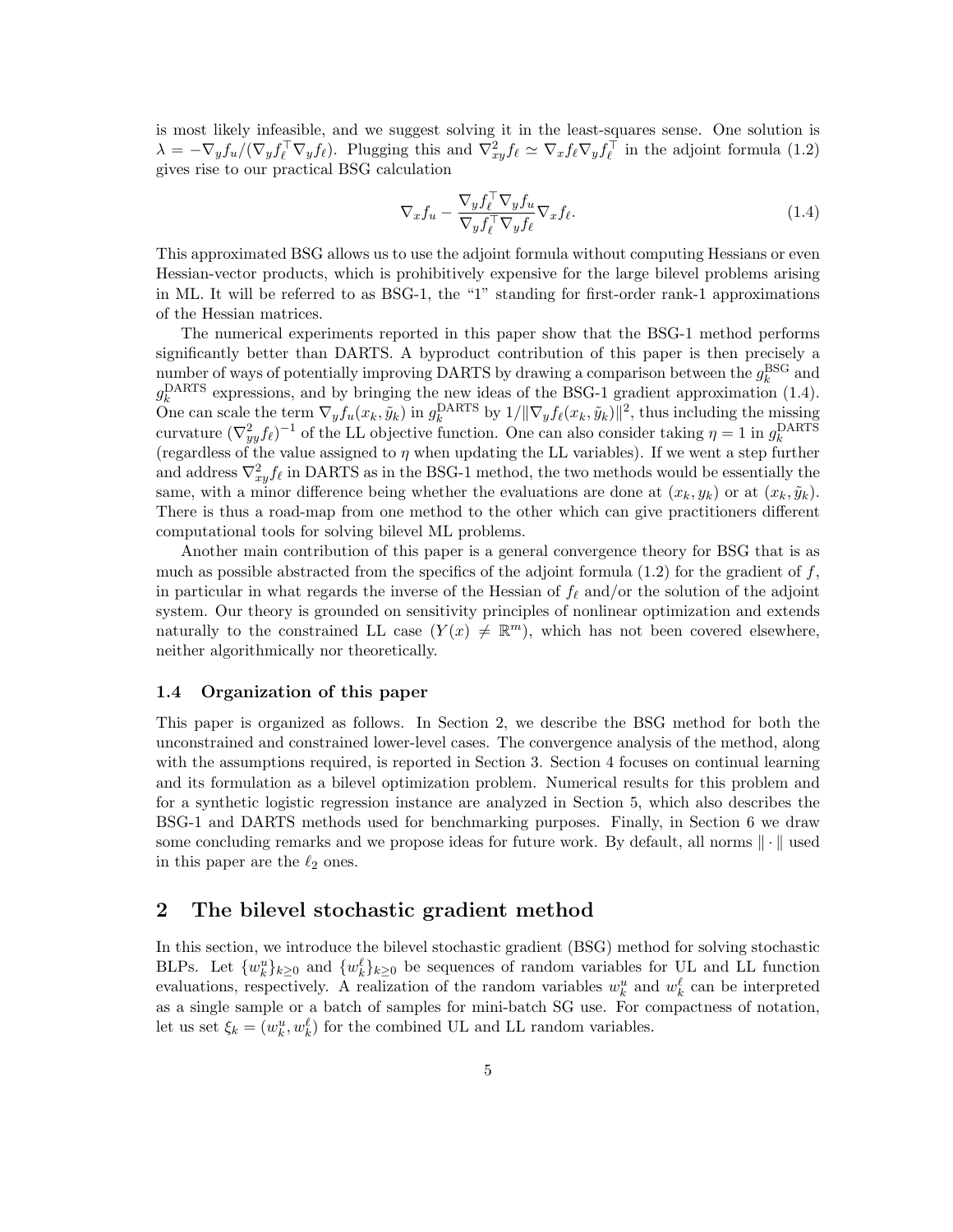The schema of the Bilevel Stochastic Gradient (BSG) method is presented in Algorithm 1. An initial point  $(x_0, y_0)$  and a sequence of positive scalars  $\{\alpha_k\}$  are required as input. In Step 1, any arbitrary optimization method can be applied to approximately solve the LL problem, regardless of being unconstrained  $(Y(x) = \mathbb{R}^m)$  or constrained  $(Y(x) \neq \mathbb{R}^m)$ . In Step 2, one computes an approximated (negative) BSG, which will be denoted by  $-d(x_k, \tilde{y}_k, \xi_k)$  and will be detailed in the next two subsections. Finally, at Step 3, the vector x is updated by using a proper step size taken from the sequence of positive scalars. When  $X$  is a closed and convex constrained set different from  $\mathbb{R}^n$ , we need to compute the orthogonal projection of  $x_k + \alpha_k d(x_k, \tilde{y}_k, \xi_k)$  onto X (note that such a projection can be computed by solving a convex optimization problem).

Algorithm 1 Bilevel Stochastic Gradient (BSG) Method

**Input:**  $(x_0, y_0) \in \mathbb{R}^n \times \mathbb{R}^m$ ,  $\{\alpha_k\}_{k \geq 0} > 0$ . For  $k = 0, 1, 2, ...$  do **Step 1.** Obtain an approximation  $\tilde{y}_k$  to the LL optimal solution  $y(x_k)$ . **Step 2.** Obtain an approximation  $d(x_k, \tilde{y}_k, \xi_k)$  to  $-g_k^{\text{BSG}}$ . Step 3. Compute  $x_{k+1} = P_X(x_k + \alpha_k d(x_k, \tilde{y}_k, \xi_k)).$ End do

We point out that as is usual in the literature related to SG methods, a stopping criterion is not considered due to a lack of reasonable criteria and for the need to study the asymptotic convergence properties.

#### 2.1 The unconstrained lower level case

Given  $(x_k, \tilde{y}_k)$ , we denote by  $g_x^u(x_k, \tilde{y}_k, w_k^u)$ ,  $g_y^u(x_k, \tilde{y}_k, w_k^u)$ , and  $g_y^{\ell}(x_k, \tilde{y}_k, w_k^{\ell})$  the stochastic Given  $(x_k, y_k)$ , we denote by  $g_x(x_k, y_k, w_k)$ ,  $g_y(x_k, y_k, w_k)$ , and  $g_y(x_k, y_k, w_k)$  the stochastic gradient estimates that approximate  $\nabla_x f_u(x_k, \tilde{y}_k)$ ,  $\nabla_y f_u(x_k, \tilde{y}_k)$ , and  $\nabla_y f_{\ell}(x_k, \tilde{y}_k)$ , respectively. The same notation applies to the stochastic Hessian estimates:  $H_{xy}^{\ell}(x_k, \tilde{y}_k, w_k^{\ell})$  and  $H_{yy}^{\ell}(x_k, \tilde{y}_k, w_k^{\ell})$ approximate, respectively,  $\nabla_{xy}^2 f_\ell(x_k, \tilde{y}_k)$  and  $\nabla_{yy}^2 f_\ell(x_k, \tilde{y}_k)$ .

In the unconstrained LL case  $(Y(x) = \mathbb{R}^m)$ , an approximated (negative) BSG for use in Step 2 can be computed directly from the adjoint formula  $(1.2)$ , as follows:

$$
-d(x_k, \tilde{y}_k, \xi_k) = g_x^u(x_k, \tilde{y}_k, w_k^u) - H_{xy}^\ell(x_k, \tilde{y}_k, w_k^\ell) (H_{yy}^\ell(x_k, \tilde{y}_k, w_k^\ell))^{-1} g_y^u(x_k, \tilde{y}_k, w_k^u). \tag{2.1}
$$

The theory of Section 3 will cover (2.1). The data in the formula (1.2) is referred to as  $D(x, y)$ or  $D(x, y(x))$ , depending on the point where the gradients and Hessians are evaluated:

$$
D(x,y) = \left(\nabla_x f_u(x,y), \nabla_y f_u(x,y), \nabla^2_{xy} f_\ell(x,y), \nabla^2_{yy} f_\ell(x,y)\right). \tag{2.2}
$$

The data in the calculation (2.1) is referred to as  $D(x_k, \tilde{y}_k, \xi_k)$ :

$$
D(x_k, \tilde{y}_k, \xi_k) = \left(g_x^u(x_k, \tilde{y}_k, w_k^u), g_y^u(x_k, \tilde{y}_k, w_k^u), H_{xy}^\ell(x_k, \tilde{y}_k, w_k^\ell), H_{yy}^\ell(x_k, \tilde{y}_k, w_k^\ell)\right). \tag{2.3}
$$

As we have said before, our practical implementation of BSG will use rank-one approximations for  $H_{xy}^{\ell}(x_k, \tilde{y}_k, w_k^{\ell})$  and  $H_{yy}^{\ell}(x_k, \tilde{y}_k, w_k^{\ell})$ , and then solve  $H_{yy}^{\ell}(x_k, \tilde{y}_k, w_k^{\ell})\lambda = -g_y^u(x_k, \tilde{y}_k, w_k^u)$  in the least-squares sense.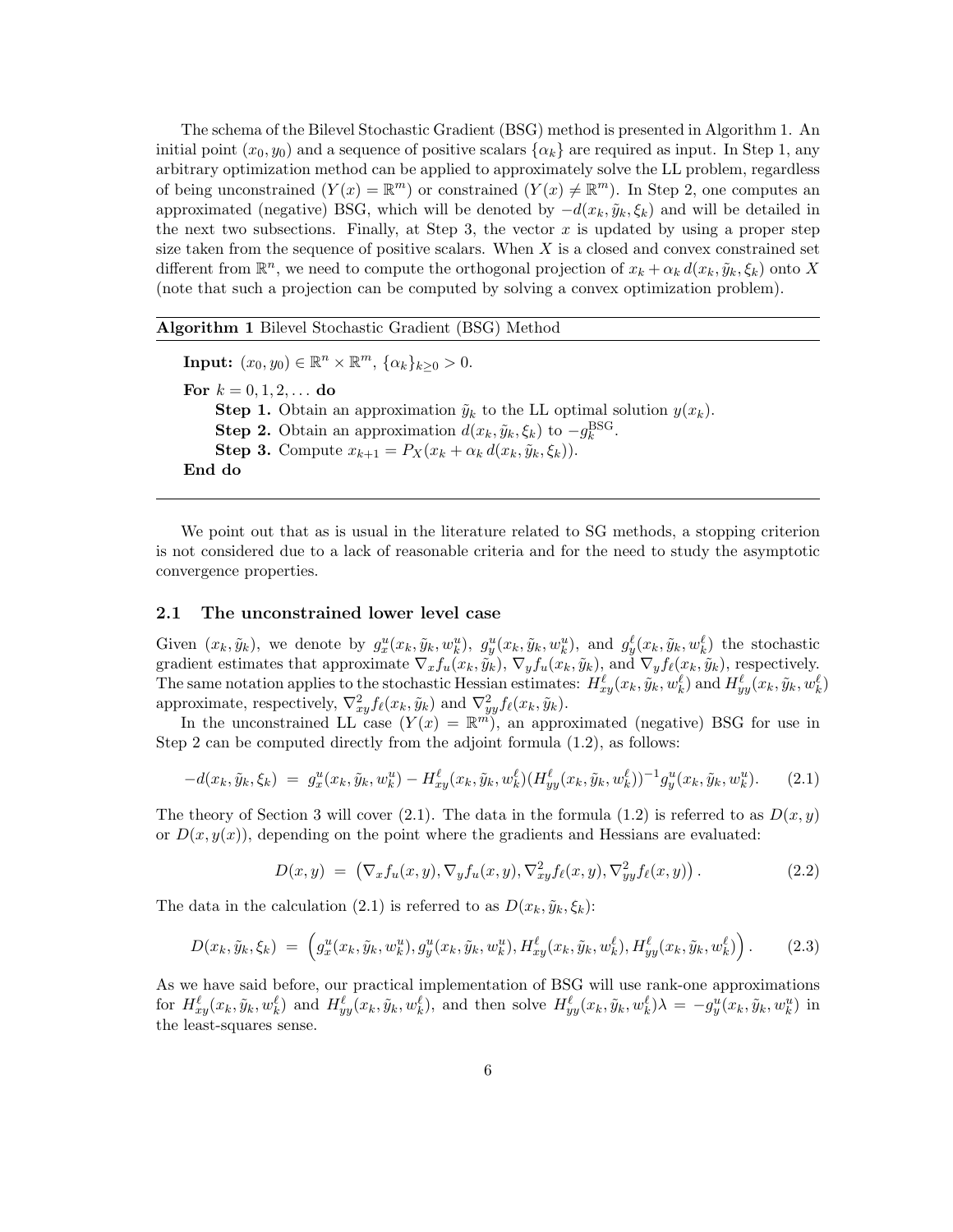#### 2.2 The constrained lower level case

Let us now handle the constrained LL case, in which we consider

$$
Y(x) = \{ f_i(x, y) = 0, \ i \in I, \ f_i(x, y) \le 0, \ i \in J \},
$$

where I and J are two finite sets of indices. For the LL problem, assume that at  $y(x)$ , the gradients of the active constraints are linearly independent (LICQ) and the sufficient secondorder optimality conditions are satisfied [34]. Let  $L_{\ell}(x, y; z) = f_{\ell}(x, y) + \sum_{I(x) \cup J} z_i f_i(x, y)$  be the Lagrangian function, where  $I(x)$  includes all the active indices and z are the Lagrange multipliers. The unique multipliers associated with  $y(x)$  under LICQ are denoted by  $z(x)$ .

The steepest descent direction  $d(x, y(x)) \in \mathbb{R}^n$  for f at x can be calculated by solving the following linear-quadratic bilevel problem [42]:

$$
\min_{d^x \in \mathbb{R}^n, d^y \in \mathbb{R}^m} \nabla_x f_u(x, y(x))^\top d^x + \nabla_y f_u(x, y(x))^\top d^y
$$
\ns.t. 
$$
||d^x||_{\infty} \le 1,
$$
\n
$$
d^y \in \operatorname*{argmin}_{d^y \in \mathbb{R}^m} (d^x, d^y)^\top \nabla^2 L_\ell(x, y(x); z(x)) (d^x, d^y)
$$
\ns.t. 
$$
\nabla_y f_\ell(x, y(x))^\top d^y = -\nabla_x f_\ell(x, y(x))^\top d^x + \nabla_x L_\ell(x, y(x); z(x))^\top d^x,
$$
\n
$$
\nabla_y f_i(x, y(x))^\top d^y \le -\nabla_x f_i(x, y(x))^\top d^x, \quad i \in I(x),
$$
\n
$$
\nabla_y f_i(x, y(x))^\top d^y = -\nabla_x f_i(x, y(x))^\top d^x, \quad i \in J.
$$
\n
$$
LQ(x, y(x))
$$

Note that problem  $LQ(x, y)$  can be solved for any pair of variables  $(x, y)$ , where y is not necessarily an optimal solution  $y(x)$  to the LL problem of BLP. In such a case, we denote the linear-quadratic problem as  $LQ(x, y)$  and its optimal solution as  $d(x, y)$ , while the problem data is referred to as  $D(x, y)$ . It is important to point out that when y is not the LL optimal solution  $y(x)$ , the direction obtained by solving the problem  $LQ(x, y)$  is not guaranteed to be descent. Also note that the UL problem of this linear-quadratic bilevel problem constrains  $d^x$  in the  $\ell_{\infty}$ norm, and thus  $d(x, y(x))$  might not necessarily recover  $-\nabla f(x)$ , although the two directions are co-linear. One points out that in the case  $Y(x) = \mathbb{R}^m$ , there are no constrains in the LL problem of  $LQ(x, y(x))$ , and the Hessian of its objective function involves only the second-order derivatives of  $f_{\ell}$ . A simple calculation allows us to conclude that indeed  $d(x, y(x))$  recovers a positive multiple of the adjoint gradient in (1.2) (normalized in the  $\ell_{\infty}$ -norm).

In the stochastic version of  $LQ(x_k, y(x_k))$ , we replace  $\nabla_x f_u(x_k, y(x_k))$ ,  $\nabla_y f_u(x_k, y(x_k))$ ,  $\nabla_y f_\ell(x_k, y(x_k))$ , and  $\nabla^2 L_\ell(x_k, y(x_k); z(x_k))$  by the corresponding stochastic gradient and Hessian estimates at  $(x_k, \tilde{y}_k)$ , where  $\tilde{y}_k$  is not necessarily  $y(x_k)$ . A solution of the resulting linearquadratic bilevel problem,  $LQ(x_k, \tilde{y}_k, \xi_k)$ , is denoted by  $d(x_k, \tilde{y}_k, \xi_k)$ . Such a solution is not guaranteed to yield a descent direction when  $\tilde{y}_k = y(x_k)$ , as opposed to its deterministic counterpart  $d(x_k, y(x_k))$ . The data of problem  $LQ(x_k, \tilde{y}_k, \xi_k)$  is referred to as  $D(x_k, \tilde{y}_k, \xi_k)$ .

In practical terms it is important to point out that problem  $LQ(x_k, \tilde{y}_k, \xi_k)$  can be approximately solved by solving an LP relaxation, which consists of replacing its LL problem (a QP) by its first-order necessary conditions (which are linear in  $d<sup>x</sup>$  and  $d<sup>y</sup>$  as long as there are no inequality constraints).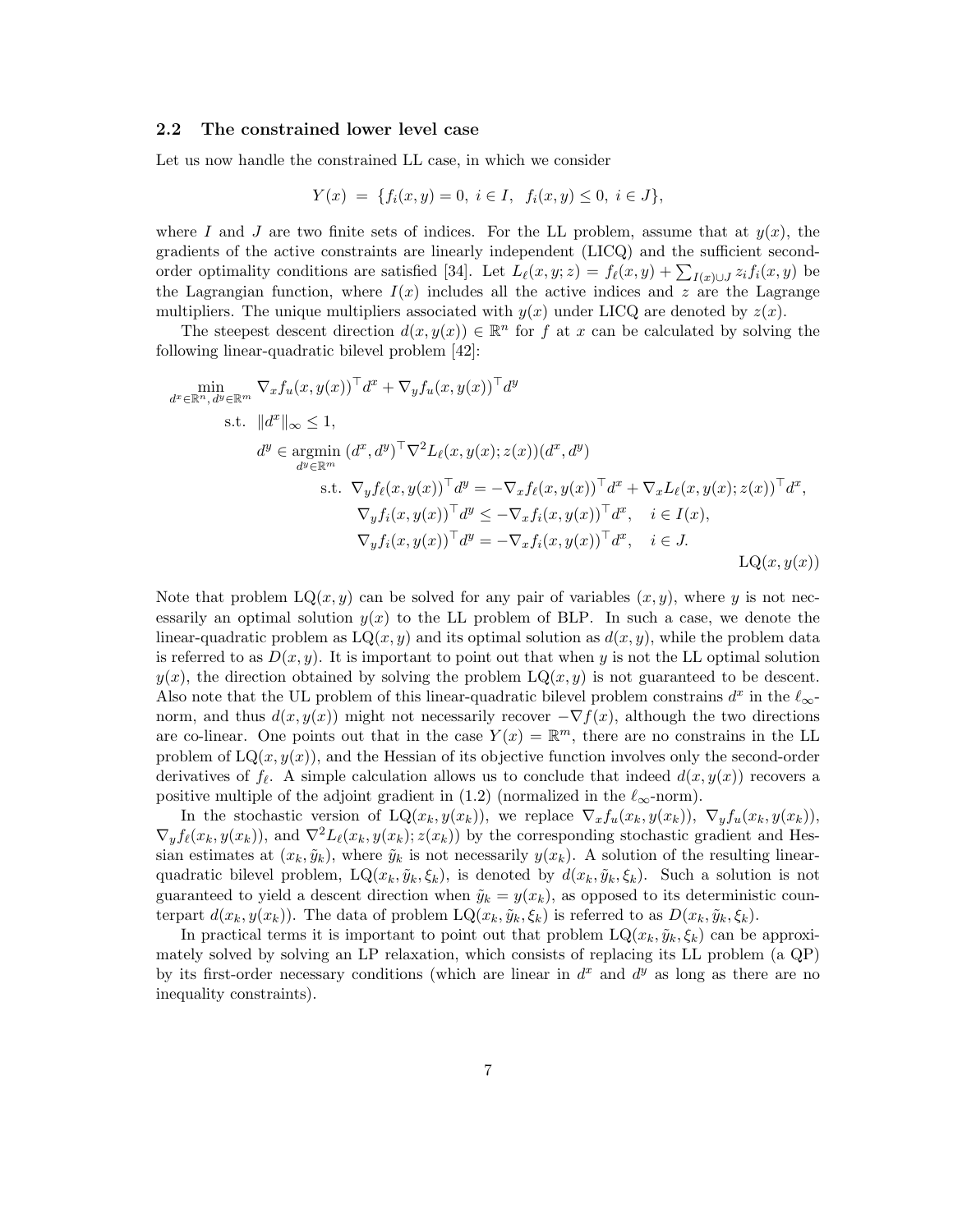# 3 Convergence rate of the BSG method in the strongly convex case

In this section, we extend the convergence theory of the SG method to the bilevel case when the stepsize is assumed to be decaying. The BSG method under analysis considers an inexact solution of the LL problem. The BSG is not required to follow a specific adjunct calculation, and the constrained LL setting is also comprehensively covered. The BLP objective function f is assumed to be strongly convex (leading to a  $1/k$  sublinear convergence rate) or simply convex  $(1/\sqrt{k})$  rate).

#### 3.1 General assumptions

Again, let us recall that  $f(x) = f_u(x, y(x))$ . The true function f will later be assumed sufficiently smooth (Assumption 3.6 below). For the moment we need to impose a certain smoothness of the BLP gradients and Hessians involved in the computation of the BSG direction (Assumption 3.1 below).

Assumption 3.1 (Smoothness of gradients and Hessians for the BSG direction) All gradients and Hessians involved in the computation of the BSG direction are Lipschitz continuous in  $(x, y)$ .

In the unconstrained LL case, and when using the adjoint formula (1.2), Assumption 3.1 amounts to assuming that  $\nabla_x f_u$ ,  $\nabla_y f_u$ ,  $\nabla^2_{xy} f_{\ell}$ , and  $\nabla^2_{yy} f_{\ell}$  are Lipschitz continuous in y. In the constrained LL case (LQ subproblem), this is extended to  $\nabla_x f_\ell, \nabla_y f_\ell, \nabla_x f_i, \nabla_y f_i, \nabla_x^2 f_i$ , and  $\nabla^2_{yy} f_i$ , for all  $i \in I \cup J$ .

We require the approximate BSG direction  $d(x_k, \tilde{y}_k, \xi_k)$  as well as the true steepest descent direction  $d(x_k, y(x_k))$  to satisfy Assumption 3.2. The expected value with respect to  $\xi_k =$  $(w_k^u, w_k^{\ell})$  is denoted by  $\mathbb{E}_{\xi_k}[\cdot]$ .

**Assumption 3.2** The vectors  $d(x_k, y(x_k))$  and  $d(x_k, \tilde{y}_k, \xi_k)$  satisfy the following conditions

(i) There exists a positive scalar  $C_d$  such that

$$
\mathbb{E}_{\xi_k}[\|d(x_k, y(x_k)) - (-\nabla f(x_k))\|] \leq C_d \alpha_k. \tag{3.1}
$$

(ii) There exists a positive scalar  $G_d$  such that

$$
\mathbb{E}_{\xi_k}[\|d(x_k, \tilde{y}_k, \xi_k)\|^2] \leq G_d. \tag{3.2}
$$

In the unconstrained LL case,  $d(x_k, y(x_k)) = -\nabla f(x_k)$  is trivially satisfied. In the constrained LL case we know that  $d(x_k, y(x_k))$  is co-linear with  $-\nabla f(x_k)$  but their norms may differ, and thus the need for this assumption.

Note that instead of assuming (3.2), we could have assumed  $\mathbb{V}_{\xi_k}[d(x_k, \tilde{y}_k, \xi_k)] \leq G_V$  and  $\mathbb{E}_{\xi_k}[d(x_k, \tilde{y}_k, \xi_k)] \leq G_E$ , for some positive constants  $G_V, G_E$ . In fact, from the definition of variance,  $\mathbb{E}_{\xi_k}[\|d(x_k, \tilde{y}_k, \xi_k)\|^2] \leq G_V + G_E^2 = G_d$ . Also, in the constrained LL case, a bound on the second moment of  $d(x_k, \tilde{y}_k, \xi_k)$  comes directly from the constraint  $||d^x||_{\infty} \leq 1$  in problem LQ $(x_k, \tilde{y}_k, \xi_k)$ , which then implies  $\mathbb{E}_{\xi_k}[\|d(x_k, \tilde{y}_k, \xi_k)\|^2] \leq n$ .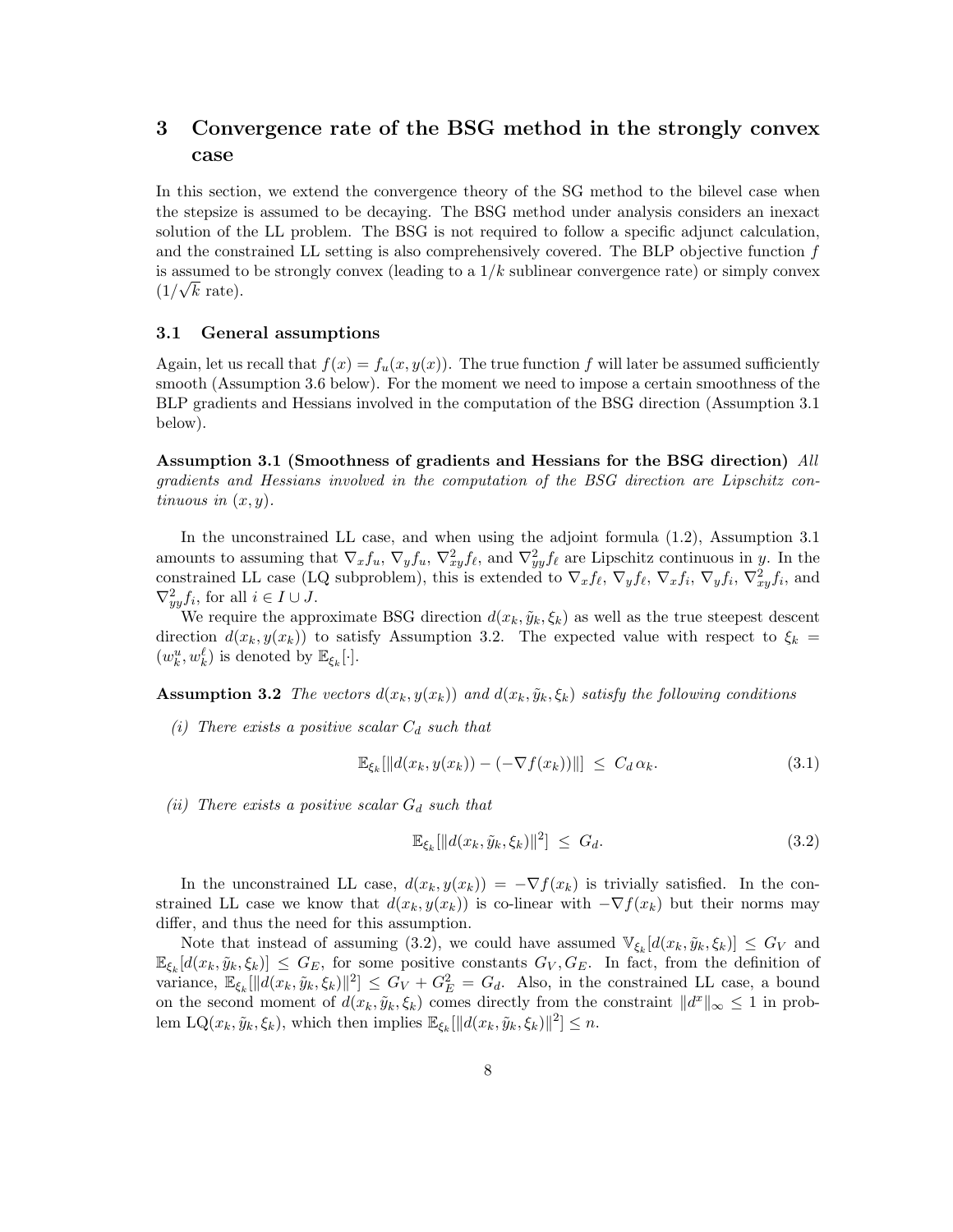#### 3.2 Sensitivity of the approximated bilevel stochastic gradient direction

To bound the expectation of the error between the true gradient or steepest descent direction  $d(x_k, y(x_k))$  and the approximate BSG direction  $d(x_k, \tilde{y}_k, \xi_k)$ , we will need to apply sensitivity analysis arguments from nonlinear optimization. In particular, we need to assume that the calculation process of the BSG direction is Lipschitz continuous with respect to changes in its data.

Assumption 3.3 (Sensitivity of the BSG direction) The calculation of the BSG direction  $d(D)$  is a Lipschitz continuous function of the data, i.e., there exists a  $L_{BSG} > 0$  such that, for any  $D_1$  and  $D_2$ , one has

$$
||d(D_1) - d(D_2)|| \leq L_{BSG} ||D_1 - D_2||.
$$

In the unconstrained LL case, when the adjoint formula  $(1.2)$  or  $(2.1)$  is used, the data D is either the deterministic one  $(2.2)$  or the stochastic one  $(2.3)$ , respectively. Assumption 3.3 amounts to assuming that all gradient vectors and Hessian matrices involved are bounded and that  $\nabla_{yy}^2 f_\ell$  and  $H_{yy}^\ell$  are bounded away from singularity. In fact, sum is Lipschitz continuous, multiplication is Lipschitz continuous if the factors are bounded, and symmetric matrix inversion is also Lipschitz continuous if its eigenvalues are bounded from zero. For the adjoint gradient calculation, we have  $d(a, b, A, B) = a - AB^{-1}b$ , with  $D = (a, b, A, B)$ , and one can easily prove that

$$
||d(D_1) - d(D_2)|| \le C \left( ||a_1 - a_2|| + ||b_1 - b_2|| + ||A_1 - A_2|| + ||B_1 - B_2|| \right), \tag{3.3}
$$

where C depends on a bound on b, A, and  $B^{-1}$ , and the right-hand side is a norm on  $(a, b, A, B)$ .

We now introduce Assumption 3.4, which can be easily enforced in practice by solving the LL problem with the SG method (see Subsection 3.5).

**Assumption 3.4** There exists a positive scalar  $C_y$  such that

$$
\mathbb{E}_{\xi_k}[\|y(x_k) - \tilde{y}_k\|] \le C_y \alpha_k. \tag{3.4}
$$

Finally, we need Assumption 3.5 below to hold which essentially amounts to the sampling error in the data. To enforce this assumption in practice, we refer the reader to the discussion reported in Section 3.6. Recall that  $D(x_k, \tilde{y}_k)$  represents the data defining the true quantity  $d(x_k, \tilde{y}_k)$ , and  $D(x_k, \tilde{y}_k, \xi_k)$  the data of the calculation of  $d(x_k, \tilde{y}_k, \xi_k)$ . In the unconstrained LL case,  $D(x_k, \tilde{y}_k)$  and  $D(x_k, \tilde{y}_k, \xi_k)$  are given by (2.2) and (2.3), respectively.

**Assumption 3.5** There exists a positive scalar  $C_D$  such that

$$
\mathbb{E}_{\xi_k}[\|D(x_k,\tilde{y}_k)-D(x_k,\tilde{y}_k,\xi_k)\|] \leq C_D \alpha_k.
$$

One is ready to establish the desired error bound in terms of  $\alpha_k$ , for which the constant will depend on the above-introduced constants  $L_{BSG}$ ,  $C_y$ , and  $C_D$ .

**Lemma 3.1** *Under Assumptions 3.1, 3.3, 3.4 and 3.5,* 

$$
\mathbb{E}_{\xi_k}[\|d(x_k, y(x_k)) - d(x_k, \tilde{y}_k, \xi_k)\|] \leq B \alpha_k, \tag{3.5}
$$

where  $B = L_{BSG}(L_{LL}C_y + C_D)$ , and  $L_{LL} > 0$  is a constant only dependent on the Lipschitz constants of the gradients and Hessians of Assumption 3.1.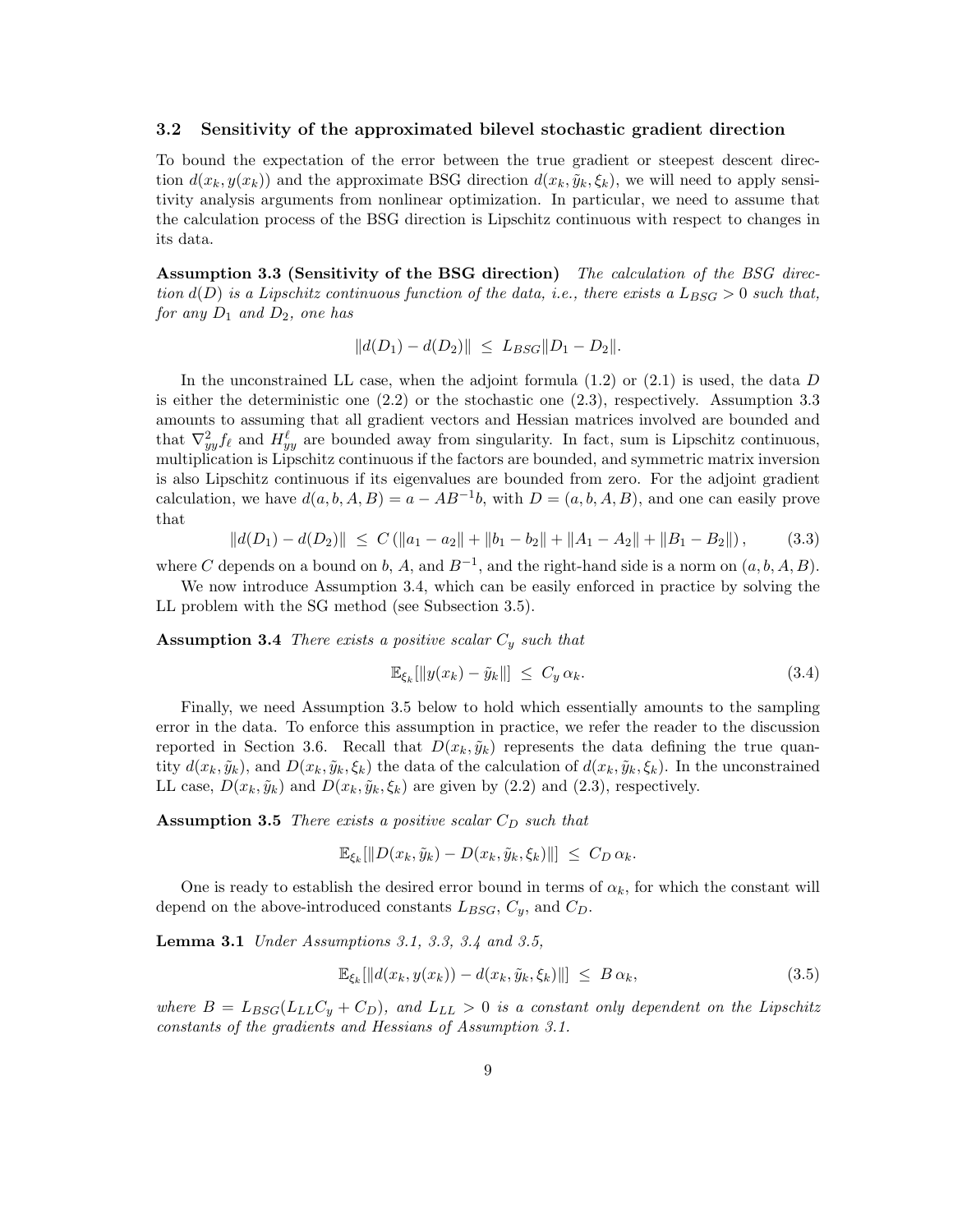**Proof.** By adding and subtracting the term  $d(x_k, \tilde{y}_k)$  and using the triangle inequality, we have

$$
\mathbb{E}_{\xi_k}[\|d(x_k, y(x_k)) - d(x_k, \tilde{y}_k, \xi_k)\|] \leq \mathbb{E}_{\xi_k}[\|d(x_k, y(x_k)) - d(x_k, \tilde{y}_k)\|]
$$
(3.6)

+ 
$$
\mathbb{E}_{\xi_k}[\|d(x_k, \tilde{y}_k) - d(x_k, \tilde{y}_k, \xi_k)\|].
$$
 (3.7)

Now we derive a bound for the right-hand side in (3.6). By considering the data  $D_1 =$  $D(x_k, y(x_k))$  and  $D_2 = D(x_k, \tilde{y}_k)$  in Assumption 3.3, we obtain

$$
||d(x_k, y(x_k)) - d(x_k, \tilde{y}_k)|| \le L_{BSG} ||D(x_k, y(x_k)) - D(x_k, \tilde{y}_k)||. \tag{3.8}
$$

Taking the expectation on both sides of (3.8), we have

$$
\mathbb{E}_{\xi_k}[\|d(x_k, y(x_k)) - d(x_k, \tilde{y}_k)\|] \le L_{BSG} \mathbb{E}_{\xi_k}[\|D(x_k, y(x_k)) - D(x_k, \tilde{y}_k)\|]. \tag{3.9}
$$

Note that the right-hand side of (3.9) contains exact BLP gradients and Hessians. Therefore, Lipschitz continuity of those mappings (Assumption 3.1) implies the existence of a constant  $L_{LL} > 0$  such that

$$
||D(x_k, y(x_k)) - D(x_k, \tilde{y}_k)|| \le L_{LL} ||y(x_k) - \tilde{y}_k||.
$$
 (3.10)

Taking the expectation on both sides of (3.10), we can write

$$
\mathbb{E}_{\xi_k}[\|D(x_k, y(x_k)) - D(x_k, \tilde{y}_k)\|] \le L_{LL} \mathbb{E}_{\xi_k}[\|y(x_k) - \tilde{y}_k\|]. \tag{3.11}
$$

Therefore, from (3.9), (3.11), and Assumption 3.4, we obtain

$$
\mathbb{E}_{\xi_k}[\|d(x_k, y(x_k)) - d(x_k, \tilde{y}_k)\|] \le L_{BSG} L_{LL} C_y \alpha_k. \tag{3.12}
$$

Now we derive a bound for (3.7). By considering the data  $D_1 = D(x_k, \tilde{y}_k)$  and  $D_2 =$  $D(x_k, \tilde{y}_k, \xi_k)$  in Assumption 3.3, we have

$$
||d(x_k, \tilde{y}_k) - d(x_k, \tilde{y}_k, \xi_k)|| \le L_{BSG} ||D(x_k, \tilde{y}_k) - D(x_k, \tilde{y}_k, \xi_k)||. \tag{3.13}
$$

Taking the expectation on both sides of (3.13), we obtain

$$
\mathbb{E}_{\xi_k}[\|d(x_k, \tilde{y}_k) - d(x_k, \tilde{y}_k, \xi_k)\|] \leq L_{BSG} \mathbb{E}_{\xi_k}[\|D(x_k, \tilde{y}_k) - D(x_k, \tilde{y}_k, \xi_k)\|]. \tag{3.14}
$$

Hence, from (3.14) and Assumption 3.5, we obtain

$$
\mathbb{E}_{\xi_k}[\|d(x_k, \tilde{y}_k) - d(x_k, \tilde{y}_k, \xi_k)\|] \leq L_{BSG} C_D \alpha_k. \tag{3.15}
$$

The proof can be concluded from  $(3.6)$ – $(3.7)$ ,  $(3.12)$ , and  $(3.15)$ .

#### 3.3 Rate in the strongly convex case

Both strongly convex and convex cases require an explicit assumption on the smoothness of the true function f.

Assumption 3.6 (Smoothness of f) The gradient  $\nabla f$  is Lipschitz continuous in x with constant  $L_{\nabla f} > 0$ , *i.e.*,

$$
\|\nabla f(x) - \nabla f(\bar{x})\| \le L_{\nabla f} \|x - \bar{x}\| \quad \text{for all } (x, \bar{x}) \in \mathbb{R}^n \times \mathbb{R}^n.
$$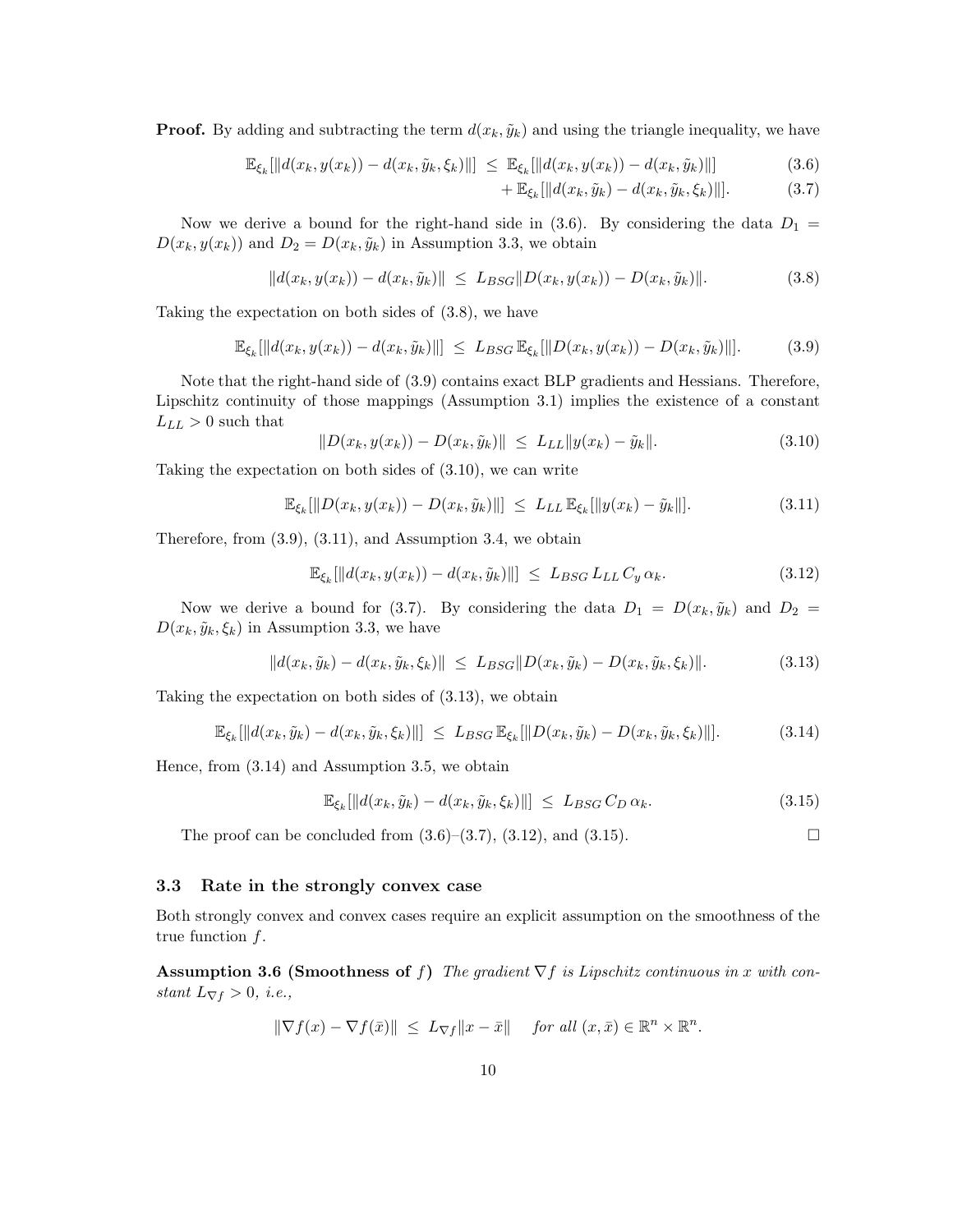In the unconstrained LL case,  $\nabla f$  has the explicit adjoint formula given in (1.2), and its Lipschitz continuity can be inferred from the Lipschitz continuity of  $y(x)$  and of the gradients and Hessians involved and from the boundedness away from singularity of  $\nabla_{yy}^2 f_\ell$ . The details can be easily worked out (see, for instance, [8, Lemma 2.2]) or simply by applying (3.3) followed by the Lipschitz continuity of the gradients and Hessians. In the constrained LL case, this assumption is a supposition on the sensitivity of the auxiliary subproblem  $LQ(x, y(x))$ .

We also need the iterates to lie in a bounded set, which could be ensured by the boundedness of X in the BLP formulation.

Assumption 3.7 (Boundedness of the iterates) The sequence of iterates  ${x_k}_{k \in \mathbb{N}}$  yielded by Algorithm 1 is contained in a bounded set.

Assumption 3.7 implies that there exists a positive constant  $\Theta$  such that, for any  $(k_1, k_2)$ , we have

$$
||x_{k_1} - x_{k_2}|| \leq \Theta < \infty. \tag{3.16}
$$

Finally, we assume that the true function f is strongly convex.

Assumption 3.8 (Strong convexity) The function f is strongly convex, namely, there exists a constant  $c > 0$  such that

$$
f(\bar{x}) \ge f(x) + \nabla f(x)^\top (\bar{x} - x) + \frac{c}{2} \|\bar{x} - x\|^2 \text{ for all } (\bar{x}, x) \in \mathbb{R}^n \times \mathbb{R}^n. \tag{3.17}
$$

The next theorem proves that under the assumption of strong convexity and decaying stepsize  $(\sum_{k=1}^{\infty} \alpha_k = \infty$  and  $\sum_{k=1}^{\infty} \alpha_k^2 < \infty)$ , the sequence of points yielded by Algorithm 1 generates a sequence of f values that decays sublinearly at the rate of  $1/k$ . We use  $E[\cdot]$  to refer to the total expectation of f, namely, the expected value with respect to the joint distribution of all the random vectors  $\xi_k$ .

**Theorem 3.2** Let Assumptions 3.1–3.8 hold and  $x_*$  be the unique minimizer of f. Consider the schema given by Algorithm 1 and assume a decaying step size of the form  $\alpha_k = \frac{2}{c(k+1)}$ . The sequence of iterates yielded by Algorithm 1 satisfies

$$
\min_{s=1,\dots,k} \mathbb{E}[f(x_s)] - \mathbb{E}[f(x_*)] \le \frac{2G_d + 4(B + C_d)\Theta}{c(k+1)}.
$$

**Proof.** For any  $k \in \mathbb{N}$ , we can write

$$
\mathbb{E}_{\xi_k}[\|x_{k+1} - x_*\|^2] = \mathbb{E}_{\xi_k}[\|P_X(x_k + \alpha_k d(x_k, \tilde{y}_k, \xi_k)) - x_*\|^2] \n\leq \mathbb{E}_{\xi_k}[\|x_k + \alpha_k d(x_k, \tilde{y}_k, \xi_k) - x_*\|^2] \n= \|x_k - x_*\|^2 + \alpha_k^2 \mathbb{E}_{\xi_k}[\|d(x_k, \tilde{y}_k, \xi_k)\|^2] \n+ 2\alpha_k \mathbb{E}_{\xi_k}[d(x_k, \tilde{y}_k, \xi_k)]^\top (x_k - x_*) .
$$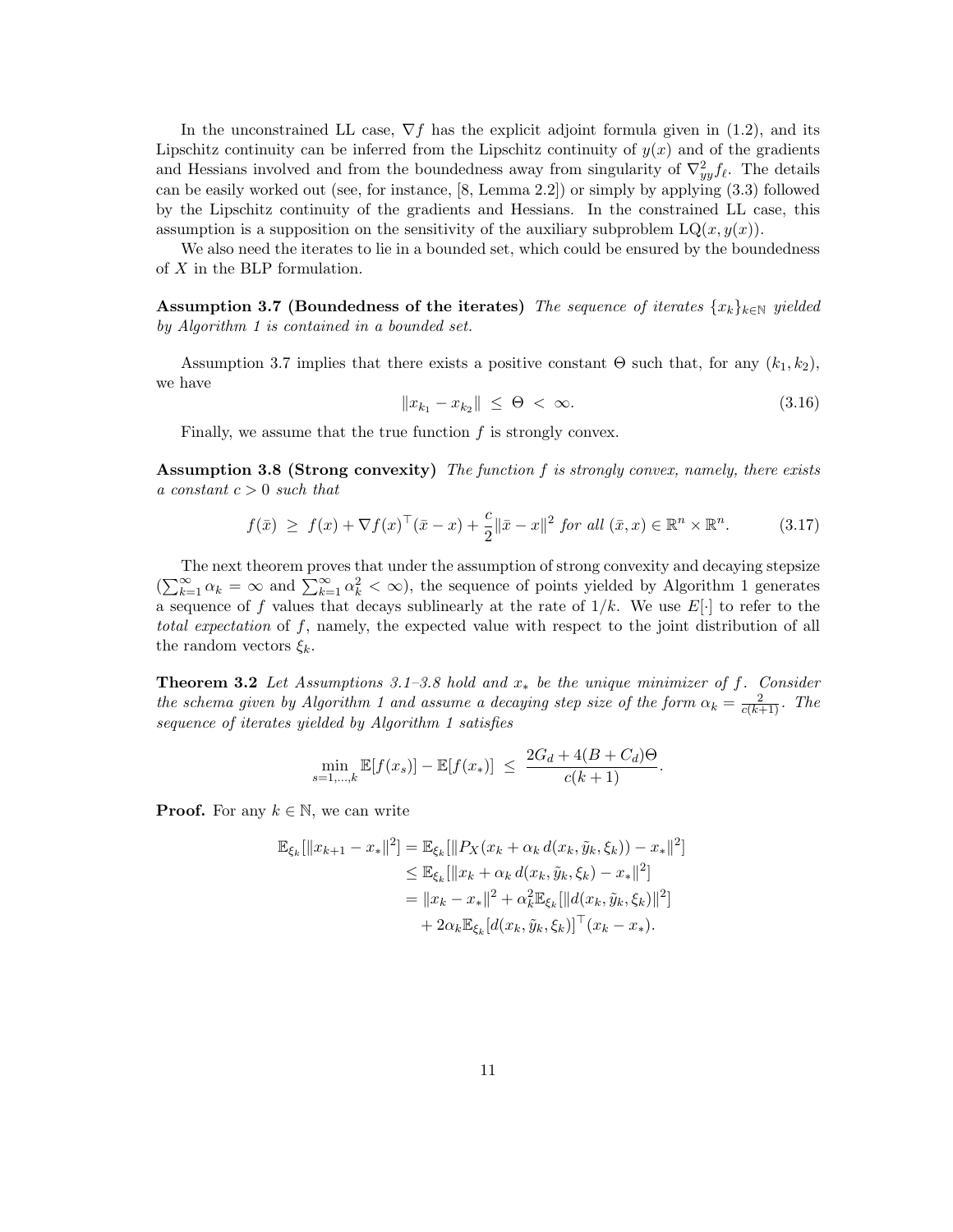Adding and subtracting the terms  $2\alpha_k(\mathbb{E}[d(x_k, y(x_k))] + \nabla f(x_k))^{\top}(x_k - x_*)$  and applying the Cauchy-Schwarz inequality, we obtain

$$
\mathbb{E}_{\xi_k}[\|x_{k+1} - x_*\|^2] \le \|x_k - x_*\|^2 + \alpha_k^2 \mathbb{E}_{\xi_k}[\|d(x_k, \tilde{y}_k, \xi_k)\|^2] - 2\alpha_k (\nabla f(x_k))^{\top} (x_k - x_*)
$$
  
+  $2\alpha_k \mathbb{E}_{\xi_k}[d(x_k, \tilde{y}_k, \xi_k) - d(x_k, y(x_k))]^{\top} (x_k - x_*)$   
+  $2\alpha_k \mathbb{E}_{\xi_k}[d(x_k, y(x_k)) + \nabla f(x_k)]^{\top} (x_k - x_*)$   
 $\le \|x_k - x_*\|^2 + \alpha_k^2 \mathbb{E}_{\xi_k}[\|d(x_k, \tilde{y}_k, \xi_k)\|^2] - 2\alpha_k (\nabla f(x_k))^{\top} (x_k - x_*)$   
+  $2\alpha_k \|\mathbb{E}_{\xi_k}[d(x_k, \tilde{y}_k, \xi_k) - d(x_k, y(x_k))]\| \|x_k - x_*\|$   
+  $2\alpha_k \|\mathbb{E}_{\xi_k}[d(x_k, y(x_k)) - (-\nabla f(x_k))]\| \|x_k - x_*\|$ .

By Jensen's inequality, the previous expression can be written as follows

$$
\mathbb{E}_{\xi_k}[\|x_{k+1} - x_*\|^2] \le \|x_k - x_*\|^2 + \alpha_k^2 \mathbb{E}_{\xi_k}[\|d(x_k, \tilde{y}_k, \xi_k)\|^2] - 2\alpha_k (\nabla f(x_k))^{\top} (x_k - x_*) \qquad (3.18) + 2\alpha_k \mathbb{E}_{\xi_k}[\|d(x_k, \tilde{y}_k, \xi_k) - d(x_k, y(x_k))\|]\|x_k - x_*\|
$$
\n(3.19)

$$
2\alpha_k \mathbb{E}_{\xi_k}[\|d(x_k, \tilde{y}_k, \xi_k) - d(x_k, y(x_k))\|] \|x_k - x_*\|
$$
\n(3.19)

$$
+ 2\alpha_k \mathbb{E}_{\xi_k}[\|d(x_k, y(x_k)) - (-\nabla f(x_k))\|] \|x_k - x_*\|.
$$
\n(3.20)

Assumption 3.8 implies that

$$
\nabla f(x_k)^\top (x_k - x_*) \geq f(x_k) - f(x_*) + \frac{c}{2} \|x_k - x_*\|^2. \tag{3.21}
$$

Then, by using point (i) of Assumption 3.2, Assumption 3.7, and inequalities (3.2), (3.5), and  $(3.21)$ , the terms  $(3.18)$ ,  $(3.19)$ , and  $(3.20)$  can be bounded as follows

$$
\mathbb{E}_{\xi_k}[\|x_{k+1} - x_*\|^2] \le \|x_k - x_*\|^2 + G_d \alpha_k^2 - 2\alpha_k f(x_k) + 2\alpha_k f(x_*) - c\alpha_k \|x_k - x_*\|^2
$$
  
+ 2B\Theta\alpha\_k^2 + 2C\_d\Theta\alpha\_k^2  
= (1 - c\alpha\_k) \|x\_k - x\_\*\|^2 + 2\alpha\_k (f(x\_\*) - f(x\_k))  
+ (G\_d + 2(B + C\_d)\Theta) \alpha\_k^2.

Denoting  $M = G_d + 2(B + C_d)\Theta$ , using  $\alpha_k = \frac{2}{c(k+1)}$ , and rearranging, we obtain

$$
\mathbb{E}_{\xi_k}[f(x_k) - f(x_*)] \le \frac{(1 - c\alpha_k) \|x_k - x_*\|^2 + \alpha_k^2 M - \mathbb{E}_{\xi_k}[\|x_{k+1} - x_*\|^2]}{2\alpha_k}
$$
  
= 
$$
\frac{c(k-1)}{4} \|x_k - x_*\|^2 + \frac{M}{c(k+1)} - \frac{c(k+1)}{4} \mathbb{E}_{\xi_k}[\|x_{k+1} - x_*\|^2].
$$

If we replace  $k$  by  $s$ , we take the total expectation, we multiply both sides by  $s$ , and we sum over  $s = 1, \ldots, k$ , we obtain

$$
\sum_{s=1}^{k} s \mathbb{E}[f(x_s) - f(x_*)] \le \sum_{s=1}^{k} \left( \frac{cs(s-1)}{4} \mathbb{E}[\|x_s - x_*\|^2] - \frac{cs(s+1)}{4} \mathbb{E}[\|x_{s+1} - x_*\|^2] \right) \n+ \sum_{s=1}^{k} \left( \frac{sM}{c(s+1)} \right) \n\le -\frac{ck(k+1)}{4} \mathbb{E}[\|x_{k+1} - x_*\|^2] + \sum_{s=1}^{k} \left( \frac{sM}{c(s+1)} \right) \le \frac{k}{c} M.
$$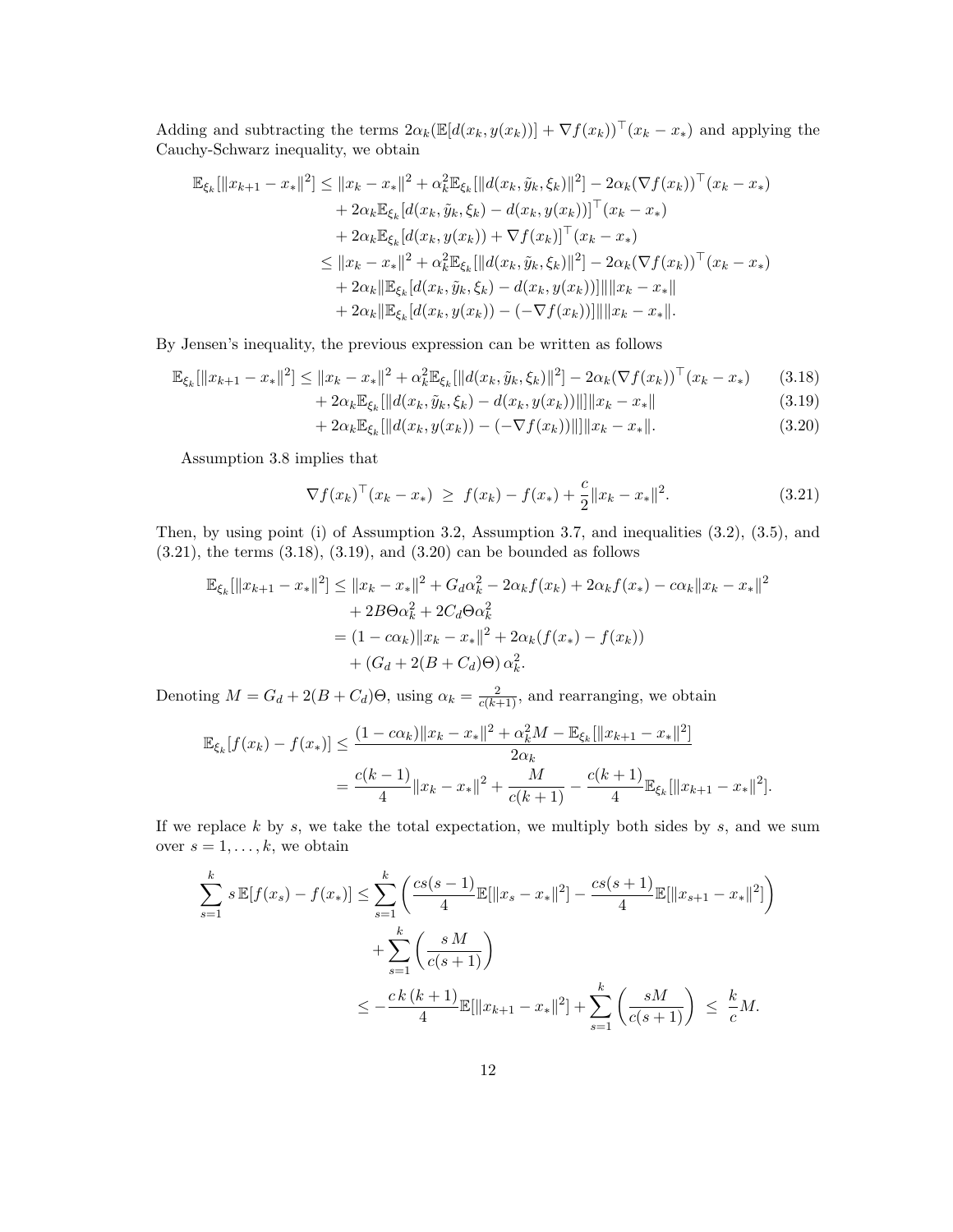If we divide both sides by  $\sum_{s=1}^{k} s$ , we obtain

$$
\frac{\sum_{s=1}^{k} s \mathbb{E}[f(x_s)] - \sum_{s=1}^{k} s \mathbb{E}[f(x_s)]}{\sum_{s=1}^{k} s} \le \frac{k M}{c \sum_{s=1}^{k} s} = \frac{2 M}{c(k+1)}.
$$
\n(3.22)

A lower bound for the left-hand side is given by

$$
\min_{s=1,\dots,k} \mathbb{E}[f(x_s)] - \mathbb{E}[f(x_*)] \le \sum_{s=1}^k \frac{s}{\sum_{s=1}^k s} \mathbb{E}[f(x_s)] - \sum_{s=1}^k \frac{s}{\sum_{s=1}^k s} \mathbb{E}[f(x_*)]. \tag{3.23}
$$

By combining  $(3.22)$  and  $(3.23)$ , we conclude the proof.

#### 3.4 Rate in the convex case

In this subsection, we state the convergence rate of the BSG method assuming that  $f$  is convex and attains a minimizer  $x^*$ .

Assumption 3.9 (Convexity of the UL objective function)  $Given\ (\bar{y},y) \in \mathbb{R}^m \times \mathbb{R}^m$ , the (continuously differentiable) function  $f$  is convex in  $x$ , namely,

$$
f(\bar{x}) \geq f(x) + \nabla f(x)^\top (\bar{x} - x) \text{ for all } (\bar{x}, x) \in \mathbb{R}^n \times \mathbb{R}^n. \tag{3.24}
$$

Moreover, f attains a minimizer.

The next theorem states that the BSG method exhibits a sublinear convergence rate of  $1/\sqrt{k}$ , which implies that the convergence is slower than in the strongly convex case [27, Theorem 5.3].

Theorem 3.3 Let Assumptions 3.1–3.7 and 3.9 hold. Consider the schema given by Algorithm 1 and assume a decaying step size of the form  $\alpha_k = \bar{\alpha}/\sqrt{k}$ , with  $\bar{\alpha} > 0$ . Given a minimizer  $x_*$  of f, the sequence of iterates yielded by Algorithm 1 satisfies

$$
\min_{s=1,\dots,k} \mathbb{E}[f(x_s)] - \mathbb{E}[f(x_*)] \le \frac{\frac{\Theta^2}{2\bar{\alpha}} + \bar{\alpha}(G_d + 2(B + C_d)\Theta)}{\sqrt{k}}.
$$

#### 3.5 Imposing a bound on the distance from the LL optimal solution

In this subsection, we want to discuss a way to enforce Assumption 3.4 when using the stochastic gradient (SG) method to solve the LL problem at  $x_k$ . Given an initial point  $\tilde{y}_k^0$  and a sequence of stepsizes  $\{\beta_i\}$ , such a SG method can be described as

$$
\tilde{y}_k^{i+1} = \tilde{y}_k^i - \beta_i g_y^\ell(x_k, \tilde{y}_k^i, w_{k,i}^\ell), \quad i = 1, \dots, i_k.
$$
\n(3.25)

We start by introducing the sampling assumptions that are standard in the literature related to the SG method.

**Assumption 3.10** The stochastic gradient  $g_y^{\ell}(x_k, \tilde{y}_k, w_k^{\ell})$  is unbiased

$$
\mathbb{E}_{w_k^{\ell}}[g_y^{\ell}(x_k, \tilde{y}_k, w_k^{\ell})] = \nabla_y f_{\ell}(x_k, \tilde{y}_k). \tag{3.26}
$$

.

Moreover, there exists a positive constant  $Q > 0$  such that

$$
\mathbb{E}_{w_k^{\ell}}[\|g_y^{\ell}(x_k,\tilde{y}_k,w_k^{\ell})\|^2] \ \leq \ Q^2
$$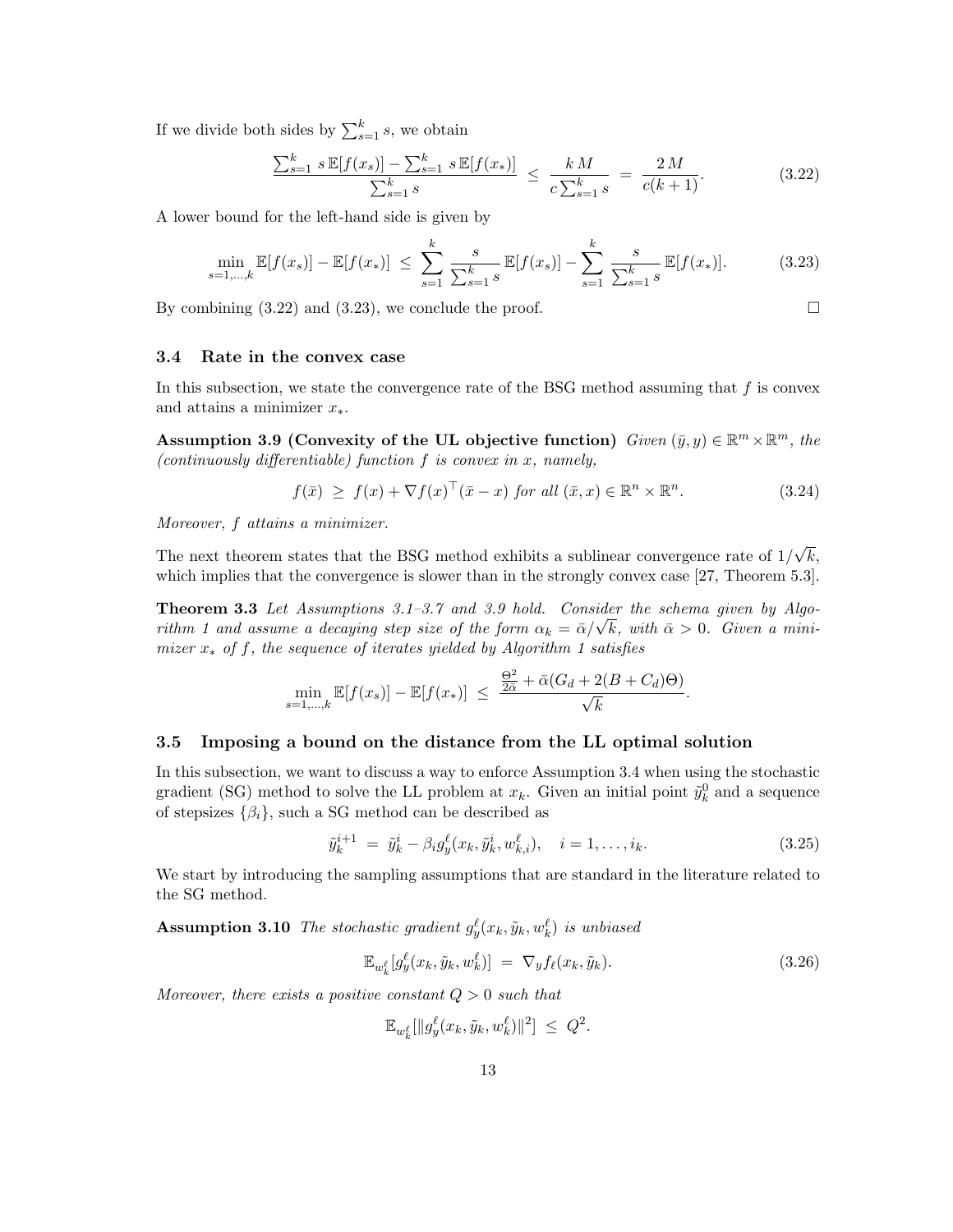Moreover, we assume  $f_\ell$  to be strongly convex (Assumption 3.11 below).

Assumption 3.11 (Strong convexity of the LL objective function) Given  $x \in \mathbb{R}^n$ , the function  $f_\ell$  is strongly convex in y, namely, there exists a constant  $\mu > 0$  such that

$$
f_{\ell}(x,\bar{y}) \geq f_{\ell}(x,y) + \nabla f_{\ell}(x,y)^{\top}(x,\bar{y}-y) + \frac{\mu}{2}||x,\bar{y}-y||^2 \text{ for all } (y,\bar{y}) \in \mathbb{R}^m \times \mathbb{R}^m.
$$

Assumption 3.11 implies that  $f_{\ell}(x_k, \cdot)$  has a unique minimizer  $y(x_k)$ .

Recalling that the convergence rate of the SG method with decaying stepsize is  $\mathcal{O}(1/\sqrt{i}),$ and by choosing  $i_k$  equal to  $k^2$ , one guarantees the existence of a positive constant  $C_y$  such that (3.4) holds. In fact, by choosing a decaying step size sequence  $\{\beta_i\}$  given by  $\beta_i = \gamma/i$ , where  $\gamma \ge 1/(2\mu)$  is a positive constant, and under Assumptions 3.10–3.11, from [33, Equation (2.9)] it follows that the choice  $i_k = k^2$  implies (with  $\tilde{y}_k = \tilde{y}_k^{i_k+1}$ )

$$
\mathbb{E}[\|\tilde{y}_k - y(x_k)\|^2] \ \leq \ \frac{\max\{\gamma^2 Q(2\mu\gamma - 1)^{-1}, \|\tilde{y}_k^0 - y(x_k)\|^2\}}{k^2}.
$$

We point out that in order for the previous result to hold in the constrained LL case,  $Y(x_k)$  is required to be a nonempty bounded closed convex set.

#### 3.6 Imposing a bound on dynamic sampling

In this subsection, we want to mention a dynamic sampling strategy to enforce the inequality in Assumption 3.5. For the sake of simplicity, we will omit the subscript  $k$  in this subsection. Such a dynamic sampling strategy allows reducing the level of noise by increasing the size of the batch. Since Assumption 3.10 implies that  $D(x, y, \xi)$  (see (2.3) for the unconstrained LL case) is an unbiased estimate of the corresponding true gradients and Hessians, let us assume that  $D(x, y, \xi)$  is normally distributed with mean  $D(x, y)$  (see (2.2) for the unconstrained LL case) and variance  $\sigma^2$  (and that the dimension of the covariance matrix is q).

To increase the accuracy of  $D(x, y, \xi)$  as an estimator of  $D(x, y)$ , we can choose a larger batch size, which is denoted by  $b_D$ . Let  $\bar{D}(x, y, \xi) = (1/b_D) \sum_{r=1}^{b_D} D(x, y, \xi^r)$  be the corresponding mini-batch stochastic estimate, where  $\{\xi^r\}_{r=1}^{b_D}$  are values sampled from  $\xi$ . It is known that (for details, see, for instance, [27, Section 5.3])

$$
\mathbb{E}_{\xi_k}[\|D(x,y)-\bar D(x,y,\xi)\|] \ \leq \ \frac{\sigma\sqrt{q}}{\sqrt{b_D}}.
$$

To guarantee that Assumption 3.5 holds, we need to choose a mini-batch size  $n<sub>D</sub>$  and a sample standard deviation  $\sigma$  such that

$$
\frac{\sigma\sqrt{q}}{\sqrt{b_D}} \ \leq \ C_D \, \alpha_k.
$$

Therefore, when  $\alpha_k$  decreases, the dynamic sampling strategy would increase  $b_D$ .

# 4 Continual learning

We are going to use instances of Continual Learning (CL) as practical stochastic bilevel problems to test the performance of BSG and DARTS. CL was briefly described in Section 1, and is now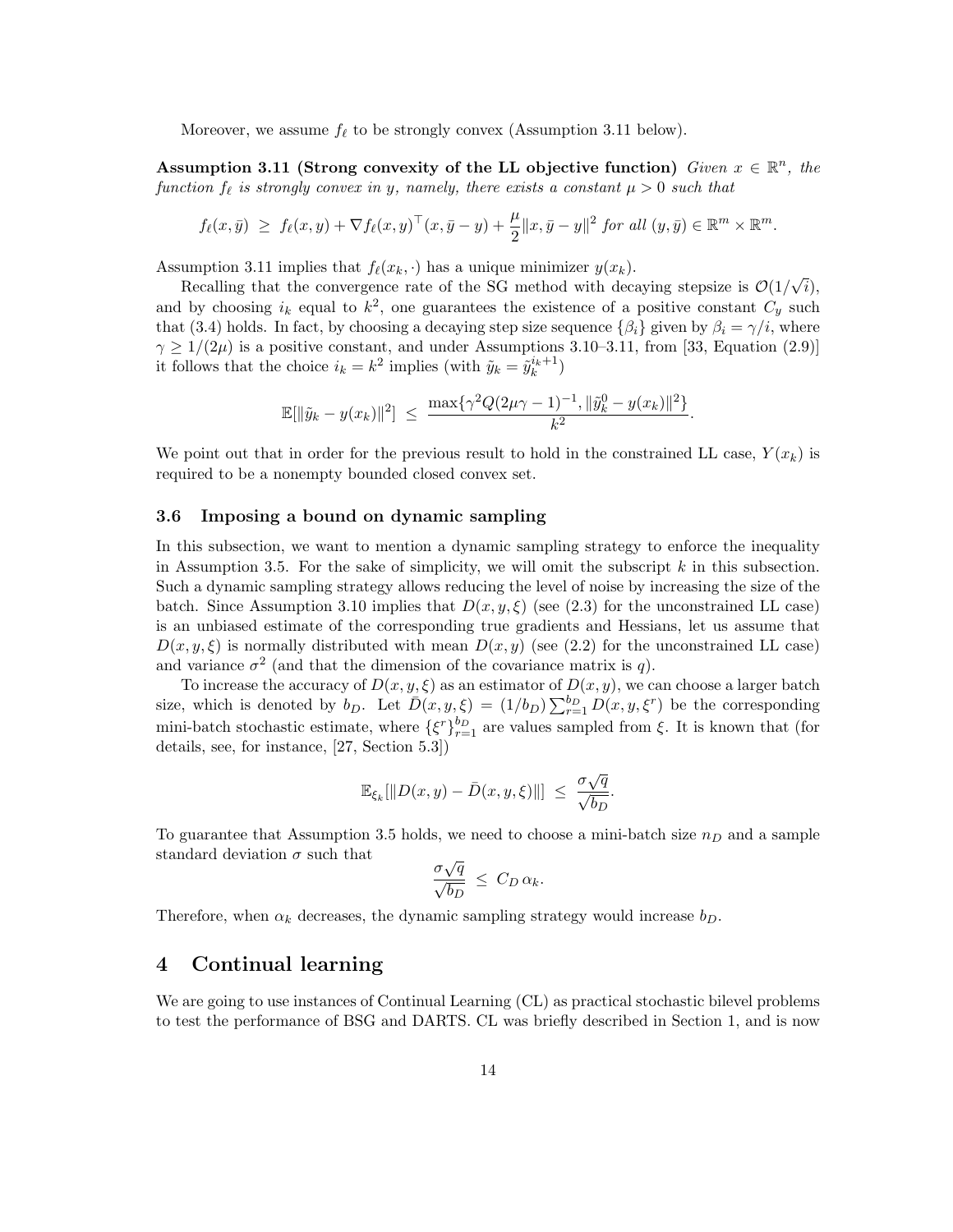introduced in more detail. Let us denote a whole features/labels dataset by  $\mathcal{D} = \{(z_i, u_i), i \in$  $\{1,\ldots,N\}\}\,$  consisting of N pairs of a feature vector  $z_j$  and the corresponding true label  $u_j$ . For any data point  $j$ , the classification is deemed correct if the right label is predicted. To evaluate the loss incurred when using the prediction function  $\phi(z;\theta)$ , which in this section is supposed to be a Deep Neural Network (DNN), we use a loss function  $\ell(\phi(z; \theta), u)$ .

The goal of CL is to minimize the prediction error over a sequence of tasks that become available one at a time. Among the many different formulations proposed for CL, hierarchical objectives have been used in [36, 43]. In order to assess the performance of BSG against DARTS on this class of problems, we adapt the formulation in [36] to an incremental setting where each task is available as a subset of samples. Given  $t \in \{1, \ldots, T\}$ , let  $\mathcal{D}_t$  be the set of samples for a new task  $T_t$ , which can be split into a training set  $D_{tr}^t$  and a validation set  $D_{v}^t$ . Moreover, let us split the parameters  $\theta_t$  of the model  $\phi(z;\theta_t)$  into two subvectors,  $\lambda_t$  and  $\delta_t$ , whose roles are to give us flexibility in minimizing the classification error on the training and validation data along the sequence of tasks. According to [13], a reasonable strategy is to choose  $\lambda_t$  and  $\delta_t$  as the vectors of weights in the hidden and output layers, respectively.

To solve the overall CL problem, one starts from the first task  $T_1$  and, after an arbitrary number of iterations, we include in the problem the second task  $T_2$ . One reiterates this procedure until all the tasks have been added to the problem. Let us now suppose that one has already added  $t$  tasks. At this stage, the goal of the UL and LL problems is to determine the values of  $\lambda_t$  and  $\delta_t$  that ensure a small classification error on  $T_t$  and on all the previous tasks  $T_i$ , with  $i < t$ . To this end, the UL problem determines  $(\lambda_t, \delta_t)$  by minimizing the prediction error on  $D_{\text{val}}^t = \bigcup_{i \leq t} D_{\text{v}}^i$ , which is composed of the data sampled from the validation sets associated with the current and previous tasks. Similarly, the LL problem determines  $\delta_t$  by minimizing the error on  $D_{\text{train}}^t = \cup_{i \leq t} D_{\text{tr}}^i$ . Note that at each stage one solves a different problem since the objective functions of the UL and LL change. The formulation of the problem solved at stage  $t$ , with  $t \in \{1, \ldots, T\}$ , can be written as follows

$$
\min_{(\lambda_t, \delta_t)} \frac{1}{|D_{\text{val}}^t|} \sum_{(z, u) \in D_{\text{val}}^t} \ell(\phi(z; \lambda_t, \delta_t), u)
$$
\n
$$
\text{s.t. } \delta_t \in \operatorname*{argmin}_{\delta_t} \frac{1}{|D_{\text{train}}^t|} \sum_{(z, u) \in D_{\text{train}}^t} \ell(\phi(z; \lambda_t, \delta_t), u). \tag{4.1}
$$

Moving from one task to a sequence of tasks introduces new challenges relative to the classic empirical risk minimization. In particular, once a new task is included in the problem, the performance on the previous tasks tends to deteriorate, thus resulting in the well-studied phenomenon of *catastrophic forgetting* [18]. Moreover, parameters learned on previous tasks are expected to be close to the parameters required by the new task (this is referred to as a positive transfer of knowledge between tasks), which leads to accelerating the learning process as compared with training from scratch. Solving the sequence of problems given in (4.1) allows the learning process to both overcome the catastrophic forgetting issue and take advantage of the parameters determined on the previous tasks. However, we point out that the large dimension of the datasets usually considered in ML may prevent the use of the whole sets  $D_{tr}^i$  and  $D_{\rm v}^i$  from previous tasks  $i$ 's, where  $i < t$  and  $t$  is the current task. In such cases, it may be necessary to resort to subsets  $\bar{D}_{tr}^i \subset D_{tr}^i$  and  $\bar{D}_{v}^i \subset D_{v}^i$ , which we will not do in this paper given that our interest focuses on the solution of stochastic BLPs.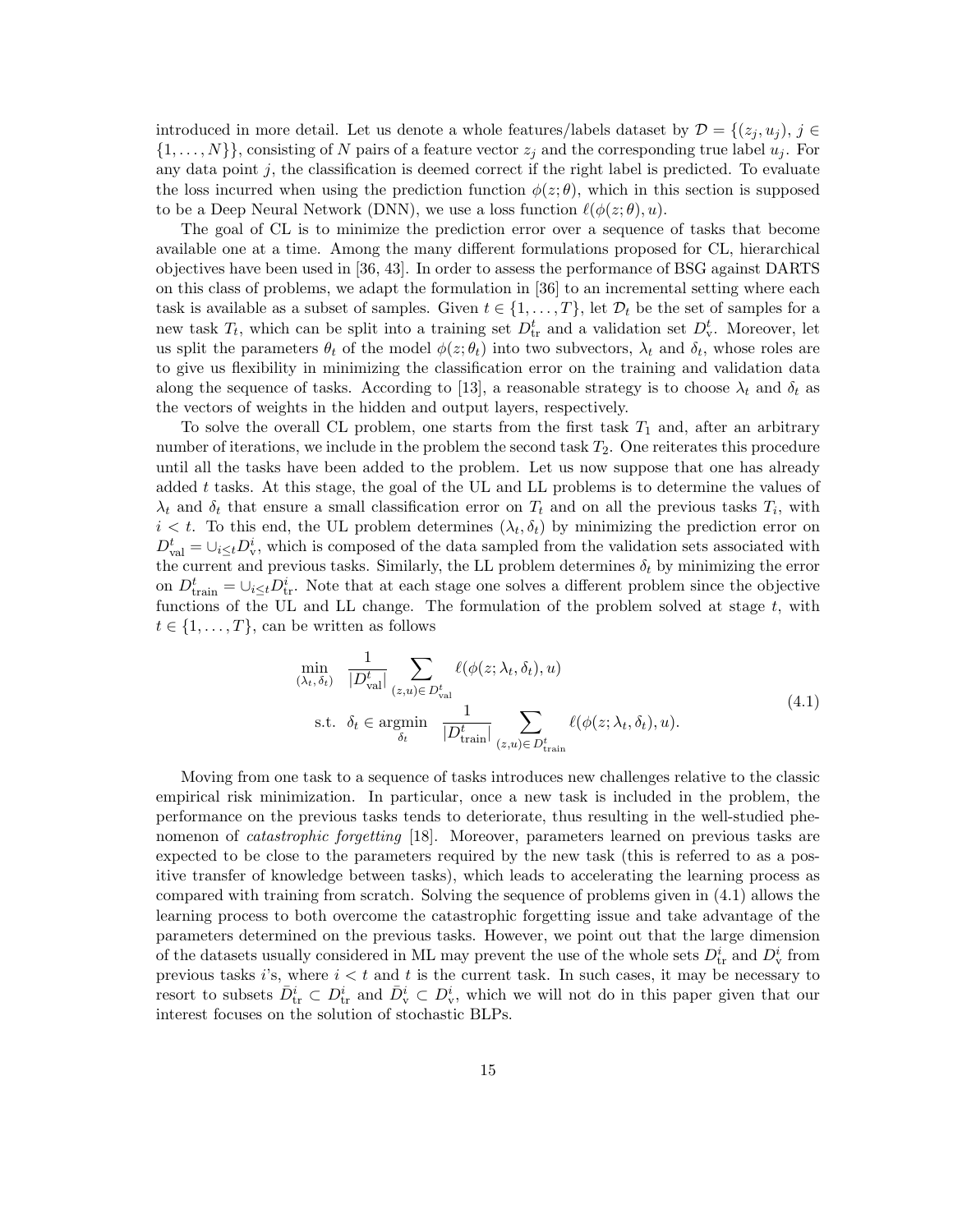### 5 Numerical experiments

All tests were run using MATLAB R2021a on an Acer Aspire with 8GB of RAM and an Intel Core i7-8550U processor running at 1.80GHz. In all figures, we plot an accurate approximation for the true function f of the BLP  $(f(x) = f_u(x, y(x)))$ .

#### 5.1 Our practical BSG method (BSG-1)

In the numerical experiments for unconstrained LL BLPs  $(Y(x) = \mathbb{R}^m)$ , we are mainly interested in testing the practical version of the BSG method (Algorithm 1), with the BSG approximation introduced in Section 1.3. This version is referred to as the BSG-1 method and requires no second-order derivatives (not even finite-difference approximations) and no Hessian-vector products; see Algorithm 2. It essentially consists of using first-order rank-1 approximations for the Hessian matrices appearing in the adjoint formula (1.2). The BSG-1 formula for the deterministic case was already given in (1.4). In the stochastic setting, we have

$$
d(x_k, \tilde{y}_k, \xi_k) = -\left(g_x^u(x_k, \tilde{y}_k, w_k^u) - \frac{(g_y^{\ell}(x_k, \tilde{y}_k, w_k^{\ell}))^\top g_y^u(x_k, \tilde{y}_k, w_k^u)}{(g_y^{\ell}(x_k, \tilde{y}_k, w_k^{\ell}))^\top g_y^{\ell}(x_k, \tilde{y}_k, w_k^{\ell})}g_x^{\ell}(x_k, \tilde{y}_k, w_k^{\ell})\right). \tag{5.1}
$$

Algorithm 2 BSG-1 Method (unconstrained UL case)

**Input:**  $(x_0, y_0) \in \mathbb{R}^n \times \mathbb{R}^m$ ,  $\{\alpha_k\}_{k \geq 0} > 0$ .

For  $k = 0, 1, 2, ...$  do

**Step 1.** Obtain an approximation  $\tilde{y}_k$  to the LL optimal solution  $y(x_k)$ .

**Step 2.** Draw the stochastic gradients  $g_x^u(x_k, \tilde{y}_k, w_k^u), g_y^u(x_k, \tilde{y}_k, w_k^u), g_x^{\ell}(x_k, \tilde{y}_k, w_k^{\ell}),$  and  $g_y^{\ell}(x_k, \tilde{y}_k, w_k^{\ell})$ . Compute  $d(x_k, \tilde{y}_k, \xi_k)$  using (5.1).

**Step 3.** Compute  $x_{k+1} = x_k + \alpha_k d(x_k, \tilde{y}_k, \xi_k)$ .

End do

We will also test the BSG method with stochastic Hessians, where the direction is calculated from (2.1). This version is referred to as BSG-H. The adjoint system  $H_{yy}^{\ell}(x_k, \tilde{y}_k, w_k^{\ell})\lambda =$  $-g_y^u(x_k, \tilde{y}_k, w_k^u)$  is solved by the linear conjugate gradient method until non-positive curvature is detected.

In both BSG-1 and BSG-H versions of the BSG method, we will apply the SG method (3.25) in Step 1 of Algorithm 1 for a certain budget  $i_k$  of iterations, obtaining an approximation  $\tilde{y}_k$ to the LL optimal solution  $y(x_k)$ . We will consider two inexact schemes for the solution of the LL problem. The first one (1 step) consists of taking a single step of SG  $(i_k = 1, \forall k)$ . In the second one (inc. acc.), the number of SG steps increases by 1 every time the difference of the UL objective function between two consecutive iterations is less than a given threshold, thus leading to an increasing accuracy strategy. In any of the two cases, we feed SG with a hotstart  $\tilde{y}_k^0 = \tilde{y}_{k-1}$  (and set  $\tilde{y}_{-1} = y_0$ ).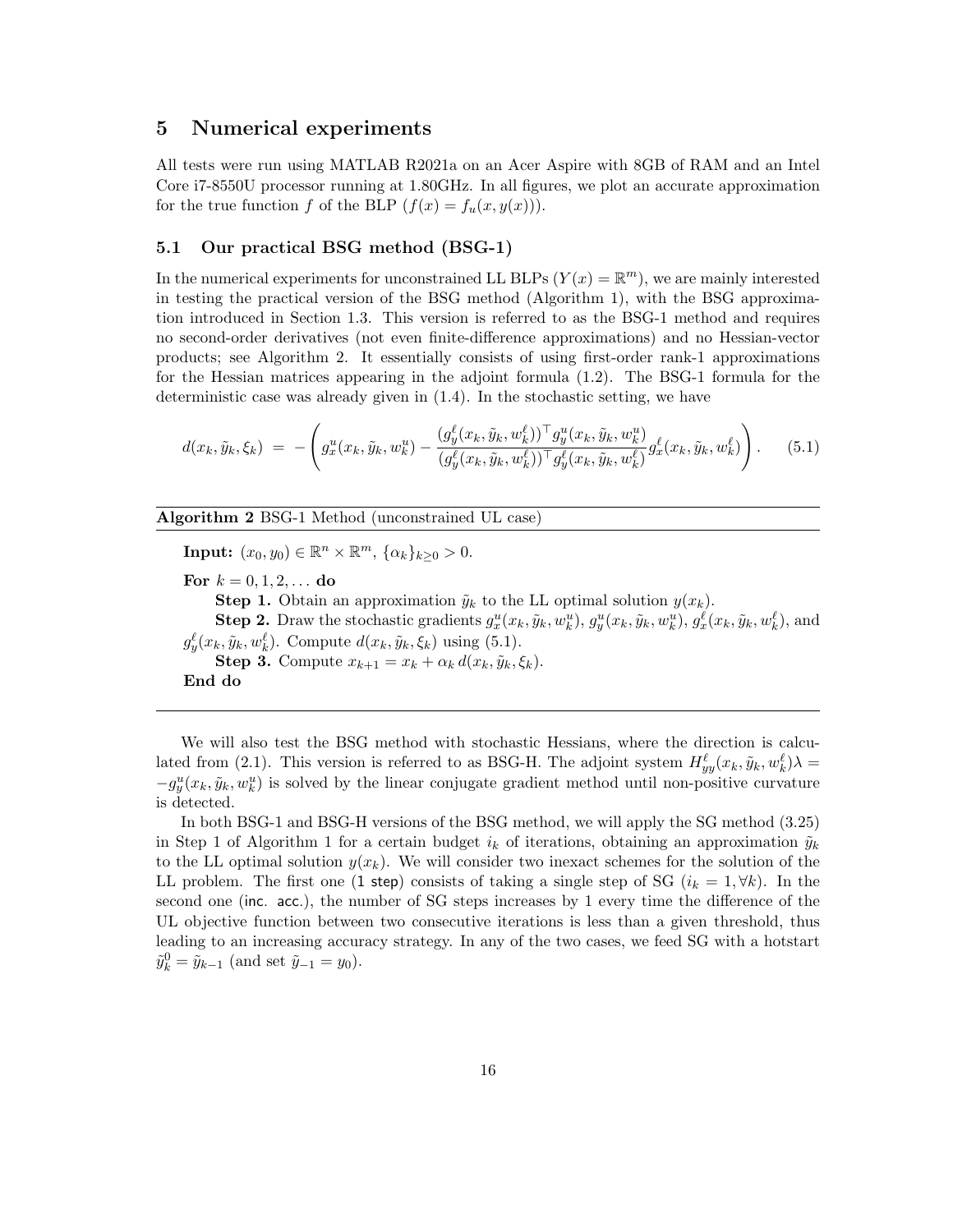#### 5.2 DARTS

DARTS was proposed in [25] for the solution of stochastic BLPs arising from NAS, and was briefly mentioned in Section 1.2. Only the unconstrained LL case  $(Y(x) = \mathbb{R}^m)$  has been considered. To avoid the computation of the second-order derivatives in (1.3), DARTS approximates the matrix-vector product  $\nabla_{xy}^2 f_\ell(x_k, y_k) \nabla_y f_u(x_k, \tilde{y}_k)$  by a finite-difference (FD) scheme [25]:

$$
\nabla_{xy}^2 f_{\ell}(x_k, y_k) \nabla_y f_u(x_k, \tilde{y}_k) = \frac{\nabla_x f_{\ell}(x_k, y_k^+) - \nabla_x f_{\ell}(x_k, y_k^-)}{2\varepsilon},
$$

where

$$
y_k^{\pm} = y_k \pm \varepsilon \nabla_y f_u(x_k, \tilde{y}_k) \quad \text{with} \quad \varepsilon = 0.01 / \|\nabla_y f_u(x_k, \tilde{y}_k)\|.
$$
 (5.2)

Algorithm 3 reports the schema of DARTS for the stochastic setting. In Step 1, a single step of SG (with fixed stepsize  $\eta$ ) is applied to the LL problem to obtain an approximation  $\tilde{y}_k$  to the LL optimal solution. Then, in Step 2, the UL variables are updated by moving along the "approximated" descent direction using a fixed stepsize  $\alpha$ .

Algorithm 3 Differentiable Architecture Search (DARTS)

**Input:**  $(x_0, y_0) \in \mathbb{R}^n \times \mathbb{R}^m$ ,  $\alpha > 0$ ,  $\eta > 0$ . For  $k = 0, 1, 2, ...$  do **Step 1.** Compute  $\tilde{y}_k = y_k - \eta g_y^{\ell}(x_k, y_k, w_k^{\ell}).$ Step 2. Compute  $x_{k+1} = x_k - \alpha \left( g_x^u(x_k, \tilde{y}_k, w_k^u) - \frac{\eta}{2k} \right)$  $\frac{\eta}{2\varepsilon}(g_x^{\ell}(x_k, y_k^+, w_k^{\ell}) - g_x^{\ell}(x_k, y_k^-, w_k^{\ell}))),$ with  $y_k^{\pm}$  and  $\varepsilon$  as in (5.2), with  $g_y^u(x_k, \tilde{y}_k, w_k^u)$  instead of  $\nabla_y f_u(x_k, \tilde{y}_k)$ , and set  $y_{k+1} = \tilde{y}_{k+1}$ . End do

#### 5.3 Results for synthetic learning instances

We first report results for a "synthetic" bilevel supervised ML problem, where one attempts to minimize the prediction error on both levels, but where the LL training set is a subset of the upper one. It is as if we wanted to learn a predictor from a superset (the UL one) but guaranteeing a good performance in a subset (the LL one).

For simplicity, we will perform binary classification using a logistic regression loss for misclassification. Let us denote the whole features/labels dataset by  $\mathcal{D} = \{(z_i, u_j), j \in \{1, \ldots, N\}\}.$ The prediction model consists of a separating hyperplane  $c^2 \cdot z + b$  that delivers a correct classification if

$$
\begin{cases} c^\top z_j + b \ge 0 \text{ when } u_j = +1, \\ c^\top z_j + b < 0 \text{ when } u_j = -1. \end{cases}
$$

To measure misclassification, we use the (smooth and convex) logistic regression loss function  $\ell(z, u; c, b) = \log(1 + \exp(-u(c^{\top}z + b))).$ 

We split the dataset into two groups of dimension  $N_{T_1}$  and  $N_{T_2}$ , respectively, which are used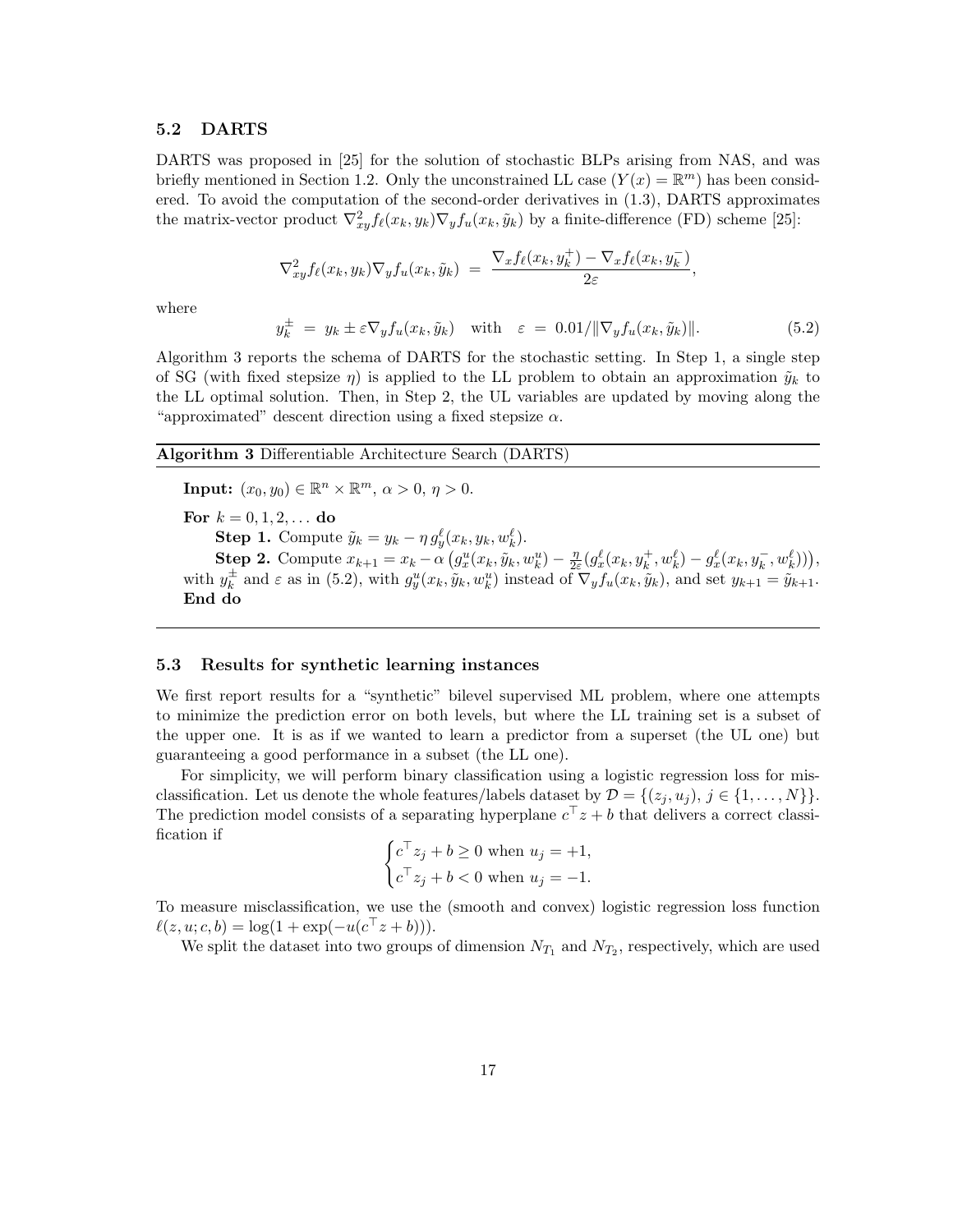to train the prediction model at both levels of the BLP, which is formulated as

$$
\min_{(\bar{c}, \bar{b}, c, b)} \frac{1}{N_{T_1}} \sum_{j=1}^{N_{T_1}} \ell(z_j, u_j; \bar{c}, \bar{b}) + \frac{1}{N_{T_2}} \sum_{j=1}^{N_{T_2}} \ell(z_j, u_j; c, b)
$$
\n
$$
\text{s.t. } (c, b) \in \operatorname*{argmin}_{(c, b)} \frac{1}{N_{T_2}} \sum_{j=1}^{N_{T_2}} \ell(z_j, u_j; c, b) + \frac{\lambda}{2} ||(\bar{c}, \bar{b}) - (c, b)||^2.
$$
\n
$$
(5.3)
$$

We refer to the UL objective function as the prediction error. Note that  $x = (c, b)$  are the UL variables, while  $y = (\bar{c}, b)$  are the LL variables. The second term in the LL objective function (where  $\lambda$  is a positive parameter) requires the y's to be close to the x's, so that the model predicted on the superset does not deviate much from the one predicted on the subset. In the numerical experiments reported, we used the *Adult Income* dataset [24] (which can be found in the UCI Machine Learning repository [11]), after performing the preprocessing described in [28, Appendix D]. We randomly chose 37,500 instances (split into  $N_{T_1} = 30,000$  and  $N_{T_2} = 7,500$ ).

We compared BSG-1 and BSG-H with DARTS using the best decaying stepsize (DS) sequence found for both (i.e.,  $\{10/k\}_{k\in\mathbb{N}}$  for BSG-1/BSG-H and  $\{1/k\}_{k\in\mathbb{N}}$  for DARTS). Three metrics are used for the comparison: the number of iterations, the number of accessed data points, and the CPU time. The number of accessed data points refers to the number of samples that are used in each algorithm to compute the stochastic gradients and, in the BSG-H case, also the Hessians.

From Figure 1, we can see that all BSG variants perform significantly better than DARTS. The BSG versions equipped with the LL inc. acc. (with threshold equal to  $10^{-4}$ ) yield the smallest prediction error in the least number of iterations. However, this requires accessing a large number of samples. The most cost-effective performance in terms of accessed data points is exhibited by the BSG versions equipped with the LL 1 step, especially the BSG-1.

Considering the stronger performance achieved by BSG-1, we performed additional testing to study possible ways of improving DARTS, as discussed in Subsection 1.3. In particular, we assessed the performance of DARTS when scaling the term  $\nabla_y f_u(x_k, \tilde{y}_k)$  in  $g_k^{\text{DARTS}}$  by the factor  $1/||\nabla_y f_\ell(x_k, \tilde{y}_k)||^2$  (which in the plots is referred to as  $||\nabla_y f_\ell||^{-2}$ ) and when taking  $\eta = 1$ in  $g_k^{\text{DARTS}}$  regardless of the value assigned to  $\eta$  for updating the LL variables (we indicate this modification as  $\eta = 1$ ). Figure 2 shows that on the logistic regression instance considered, DARTS significantly improves in both cases, and the improvement is even larger when both modifications are considered together.

The red dotted horizontal lines in both figures represent the minimum value of the true function f (recall that  $f(x) = f_u(x, y(x))$ ), found by the full-batch/deterministic BSG method with line-search. The red dashed horizontal lines in both figures mark the minimum value of the upper level function  $f_u$  (in x and y) when relaxing the original problem by suppressing the LL problem, found by MATLAB with fmincon.

#### 5.4 Results for continual learning instances

We now present numerical results comparing BSG-1 and DARTS on the CL problems (4.1) that were posed in Section 4. In our implementation, we determine  $\lambda_t$  on the current problem by starting from the parameter values found from the previous problem. However, since each consecutive task increases the output space of the DNN, we entirely re-initialize  $\delta_t$  at the start of each new task so that the model outputs are not biased from previous tasks.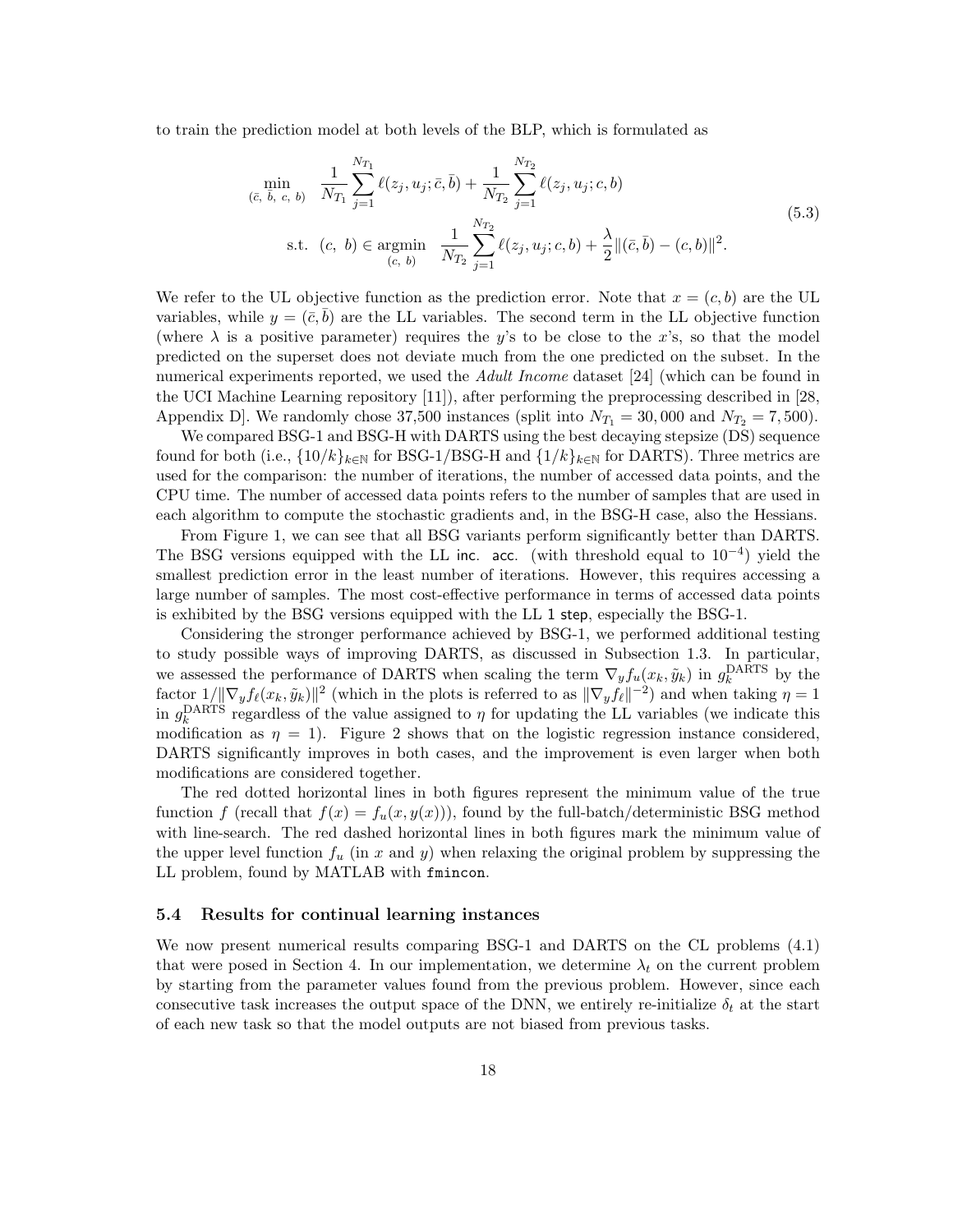

Figure 1: Comparison of four different variants of the BSG method with the DARTS one (the lower plots zoom in for the BSG ones). The mini-batch size is 512 for both the UL and LL problems.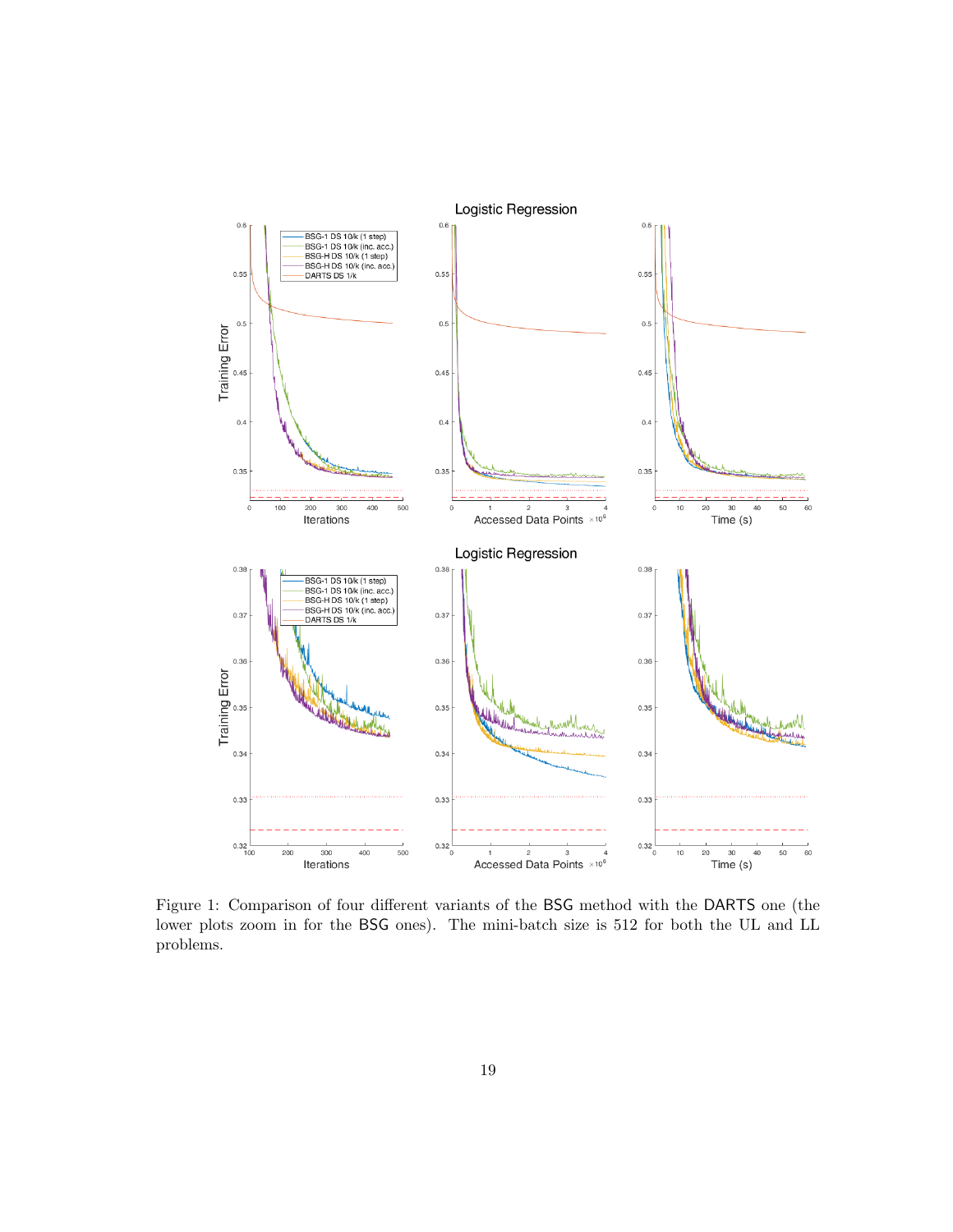

Figure 2: Comparison of four different variants of the DARTS method with the BSG-1 one. The mini-batch size is 512 for both the UL and LL problems.

In order to test our algorithm on a large-scale ML scenario, we chose the well-studied MNIST dataset that consists of 70,000 black-and-white images  $(28 \times 28)$  of hand-written digits. We used 60,000 images for training and the remaining 10,000 images for validation. We solved five problems (4.1) with an increasing number of tasks from 1 to 5, where the first task datasets  $(D_{\text{val}}^1 \text{ and } D_{\text{train}}^1)$  consist of only the images with class labels in  $\{0,1\}$ , the second task datasets  $(D_{\text{val}}^2 \text{ and } D_{\text{train}}^2)$  consist of the images with class labels in  $\{0, 1, 2, 3\}$ , etc., until the final task datasets  $(D_{val}^5$  and  $D_{train}^5)$ , which are the original training and validation sets and consist of all the class labels  $\{0, 1, ..., 9\}$ . Further, we implemented a DNN with two convolutional layers and one linear layer as our model. The network consisted of 18,816 and 125,450 weights in the hidden and output layers, respectively. For the UL and LL problems, we have used batches of sizes equal to  $0.5\%$  and  $0.1\%$  of the ones of the current task's validation and training datasets, respectively. When evaluating the UL and LL objective functions, such percentages are increased to 5% and 1%, respectively, to ensure better accuracy.

The results from the numerical experiment can be seen in Figure 3, where two variants of BSG-1 are compared against DARTS when fixed stepsizes (FS) are used. In particular, for BSG-1, such results were gathered when using in the LL problem either 1 step or an increasing accuracy strategy with threshold equal to  $10^{-1}$ . By the nature of the CL problem, we expect to see five separate "jumps" in the validation error indicating the start of a new task. As the tasks progress, both variants of BSG-1 converge faster than DARTS, as they achieve smaller values of the validation error, especially the BSG variant using the increasing accuracy strategy. DARTS is not able to guarantee a sufficiently small error on the validation data for all tasks, despite some initial improvement obtained. For this problem, we used UL and LL fixed stepsizes of 0.007 for the three algorithmic variants such that the results would be comparable. We emphasize that DARTS cannot make further improvements by taking more steps in the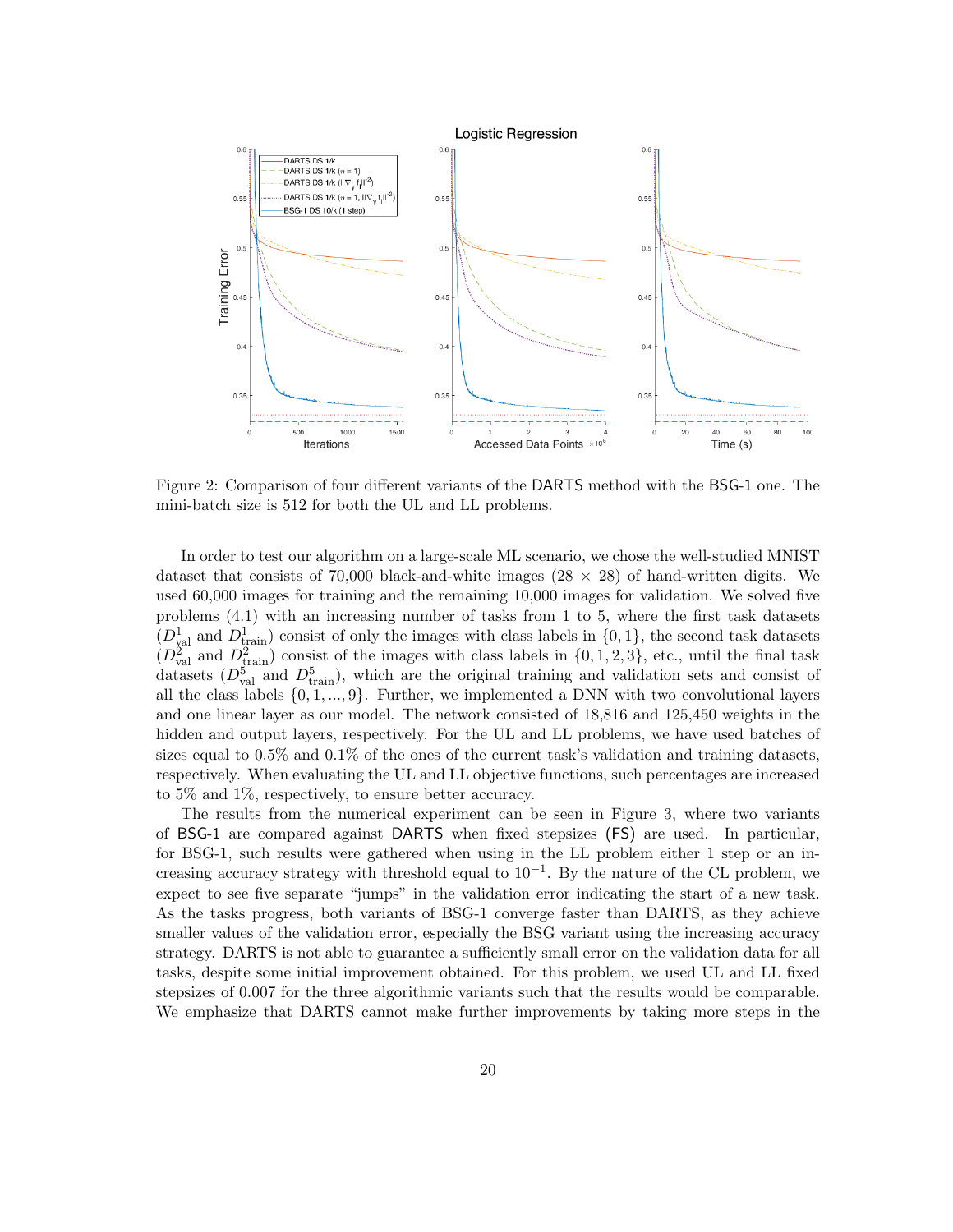

Figure 3: Comparison of two variants of the BSG-1 method (1 step and inc. acc.) with the DARTS one when fixed stepsizes (FS) (of value equal to 0.007) are used. The comparison is based on the number of iterations.

LL problem, whereas BSG-1 will perform better the more accurately the LL problem is solved, leaving room for even further improvement in performance.

# 6 Concluding remarks and future work

In this paper, we introduced a practical bilevel stochastic gradient (BSG) method for large-scale bilevel optimization problems, we suggested simple and effective improvements for DARTS, and we provided a general convergence theory for BSG methods that also covers the constrained LL case. Even in the unconstrained LL case, the convergence theory presented in this paper allows for more abstraction from the building blocks of adjoint gradients.

In particular, the use of rank-1 Hessian approximations in our BSG-1 method allowed us to both approximate the second-order derivatives in the adjoint formula and avoid explicitly solving the adjoint equation (also dismissing any matrix-vector products). Although DARTS does not incorporate descent or first-order principles, it is commonly applied to solve NAS problems due to its practical satisfactory performance. Our numerical experiments showed that BSG-1 performs significantly better than DARTS on the logistic regression and continual learning instances considered. The modifications we suggested for improving DARTS are effective when tested on the logistic regression instances. Further exploration of improvements for BSG-1 and DARTS methods on other large-scale learning problems is left as future work (in particular the use of variance reduction techniques, as already proposed in [4, 47]).

Moreover, BSG methods have been so far limited to the unconstrained LL case because the only resource used has been the adjoint formula. It is however possible to calculate a descent direction in the constrained LL case, and we have thus shown how to develop BSG methods for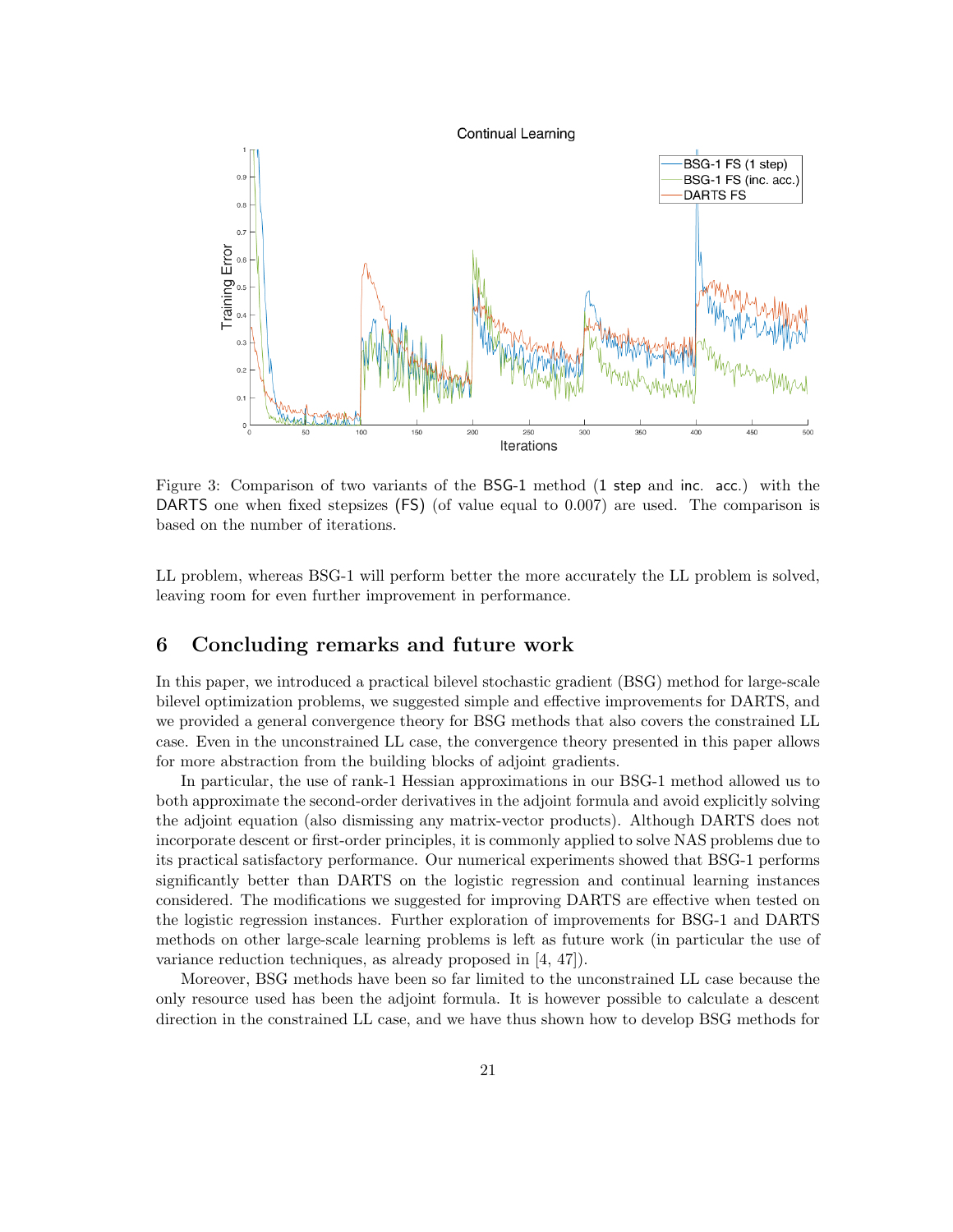such a case. An approximate BSG direction can be obtained through the solution of an auxiliary LQ bilevel problem; see Subsection 2.2. Our convergence theory already indicates that if the error in the norm between such a direction and the negative gradient of  $f$  is of the order of the stepsize, one retains the classical sublinear SG rate. One needs to numerical test the constrained LL approach presented in this paper and make it efficient, robust, and scalable. Finally, the algorithmic framework and the convergence theory have to be further developed to address the non-convex case (at both upper and lower levels) as well as UL constraints in both UL and LL variables.

Significant innovation is expected when BSG is applied to the formulations that are proposed to overcome the critical issue of catastrophic forgetting in continual learning. The formulation introduced in [29] uses inequality constraints to ensure that, at each stage, the current model outperforms the old model on the previous tasks, thus preventing the deterioration of the classification accuracy when learning new tasks. A similar idea is exploited in the bilevel formulation proposed in [43], where the violation of the constraints in [29] is penalized (and hence such constraints are possibly not satisfied at the optimal solution). One expects a considerable improvement by adapting problem (4.1) to the constrained LL case, and then solving it using the BSG direction described in Subsection 2.2.

The promising results on the ML instances considered in this proposal suggest that the BSG-1 method has the potential to perform well on the unconstrained bilevel formulations of NAS, which in the literature are still tackled by using DARTS when a continuous relaxation of the (discrete) search space is used [38]. We point out that using the rank-1 Hessian approximations is crucial to allow the application of the BSG method to NAS, which would not be possible otherwise due to the extreme dimensions of the resulting bilevel problems. Moreover, the fact that BSG can solve bilevel optimization problems with constrained LL problems paves the way for the solution of new NAS formulations. In particular, one could think of including in the LL problem constraints that help the model avoid overfitting [37] or constraints that depend on the specific learning instances considered [41].

## References

- [1] J. F. Bard. Practical Bilevel Optimization: Algorithms and Applications. Springer Publishing Company, Incorporated, 1st edition, 2010.
- [2] K. P. Bennett, G. Kunapuli, J. Hu, and J. S. Pang. Bilevel Optimization and Machine Learning, pages 25–47. Springer Berlin Heidelberg, Berlin, Heidelberg, 2008.
- [3] A. Botev, H. Ritter, and D. Barber. Practical Gauss-Newton optimisation for deep learning. In Doina Precup and Yee Whye Teh, editors, Proceedings of the 34th International Conference on Machine Learning, volume 70 of Proceedings of Machine Learning Research, pages 557–565. PMLR, 06–11 Aug 2017.
- [4] T. Chen, Y. Sun, and W. Yin. A Single-Timescale Stochastic Bilevel Optimization Method. arXiv e-prints, art. arXiv:2102.04671, February 2021.
- [5] K. L. Chung. On a stochastic approximation method. Annals of Mathematical Statistics, 25:463 – 483, 1954.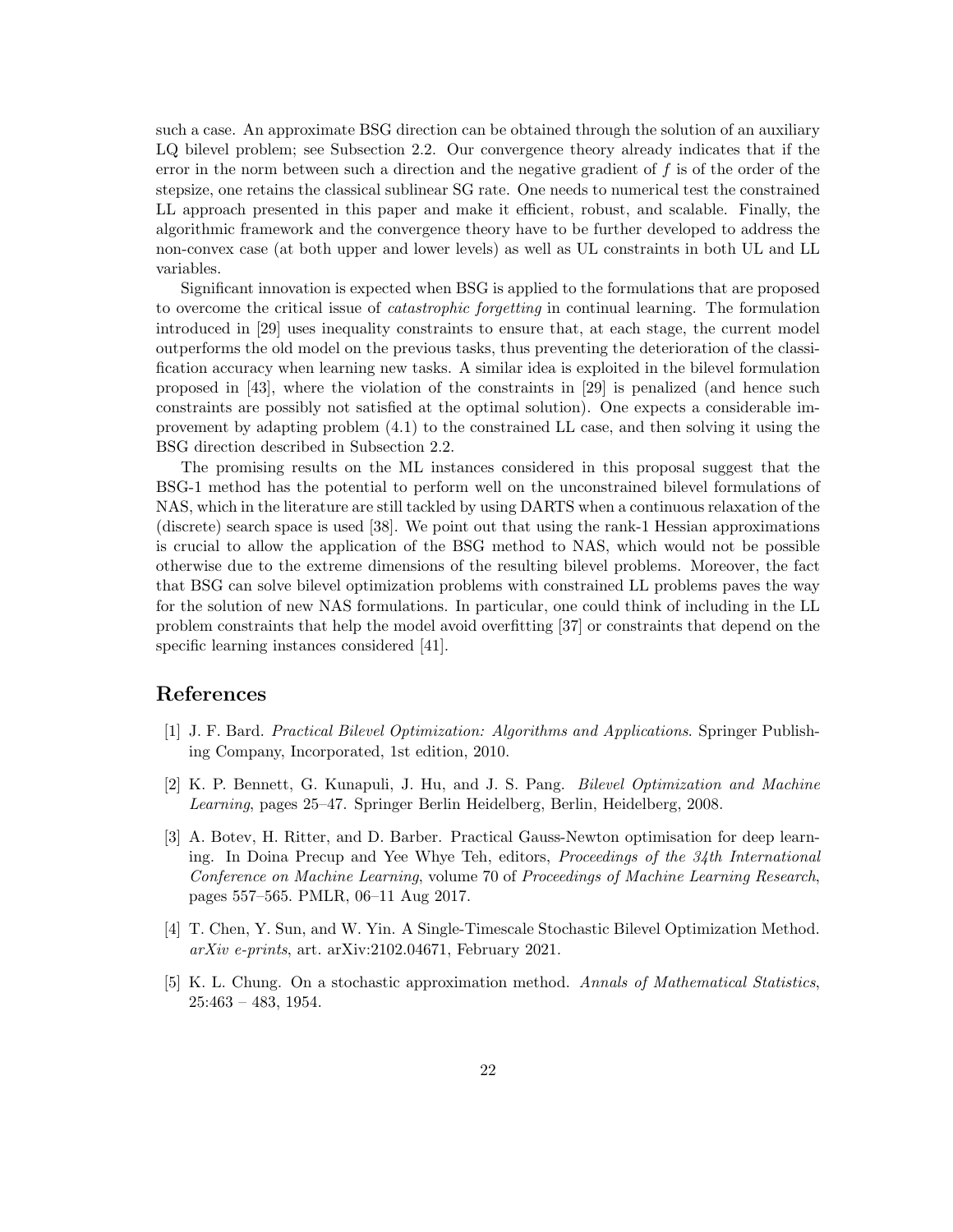- [6] B. Colson, P. Marcotte, and G. Savard. An overview of bilevel optimization. Annals of Operations Research, 153:235–256, 2007.
- [7] N. Couellan and W. Wang. Bi-level stochastic gradient for large scale support vector machine. Neurocomputing, 153:300–308, 2015.
- [8] N. Couellan and W. Wang. On the convergence of stochastic bilevel gradient methods. PREPRINT available at http://www.optimizationonline.org/DB HTML/2016/02/5323.html, 02 2016.
- [9] S. Dempe and A. Zemkoho. Bilevel Optimization: Advances and Next Challenges. Springer International Publishing, 2020.
- [10] S. Dhar, U. Kurup, and M. Shah. Stabilizing bi-Level hyperparameter optimization using Moreau-Yosida regularization. arXiv e-prints, art. arXiv:2007.13322, July 2020.
- [11] D. Dua and C. Graff. UCI machine learning repository, 2017. URL http://archive.ics. uci.edu/ml.
- [12] T. Elsken, J. H. Metzen, and F. Hutter. Neural architecture search: A survey. Journal of Machine Learning Research, 20(55):1–21, 2019.
- [13] L. Franceschi, P. Frasconi, S. Salzo, R. Grazzi, and M. Pontil. Bilevel programming for hyperparameter optimization and meta-learning. In Jennifer Dy and Andreas Krause, editors, Proceedings of the 35th International Conference on Machine Learning, volume 80 of Proceedings of Machine Learning Research, pages 1568–1577. PMLR, 2018.
- [14] R. M. French. Catastrophic forgetting in connectionist networks. Trends in Cognitive Sciences, 3:128–135, 1999.
- [15] M. Gargiani, A. Zanelli, M. Diehl, and F. Hutter. On the promise of the stochastic generalized Gauss-Newton method for training DNNs. arXiv e-prints, art. arXiv:2006.02409, June 2020.
- [16] S. Ghadimi and M. Wang. Approximation methods for bilevel programming, 2018.
- [17] I. Goodfellow, J. Shlens, and C. Szegedy. Explaining and harnessing adversarial examples. In International Conference on Learning Representations, 2015.
- [18] I. J. Goodfellow, M. Mirza, D. Xiao, A. Courville, and Y. Bengio. An empirical investigation of catastrophic forgetting in gradient-based neural networks.  $arXiv$  e-prints, art. arXiv:1312.6211, December 2013.
- [19] R. Grazzi, L. Franceschi, M. Pontil, and S. Salzo. On the iteration complexity of hypergradient computation. arXiv e-prints, art. arXiv:2006.16218, June 2020.
- [20] M. Hong, H. Wai, Z. Wang, and Z. Yang. A Two-Timescale Framework for Bilevel Optimization: Complexity Analysis and Application to Actor-Critic. arXiv e-prints, art. arXiv:2007.05170, July 2020.
- [21] T. Hospedales, A. Antoniou, P. Micaelli, and A. Storkey. Meta-Learning in neural networks: A survey. arXiv e-prints, art. arXiv:2004.05439, April 2020.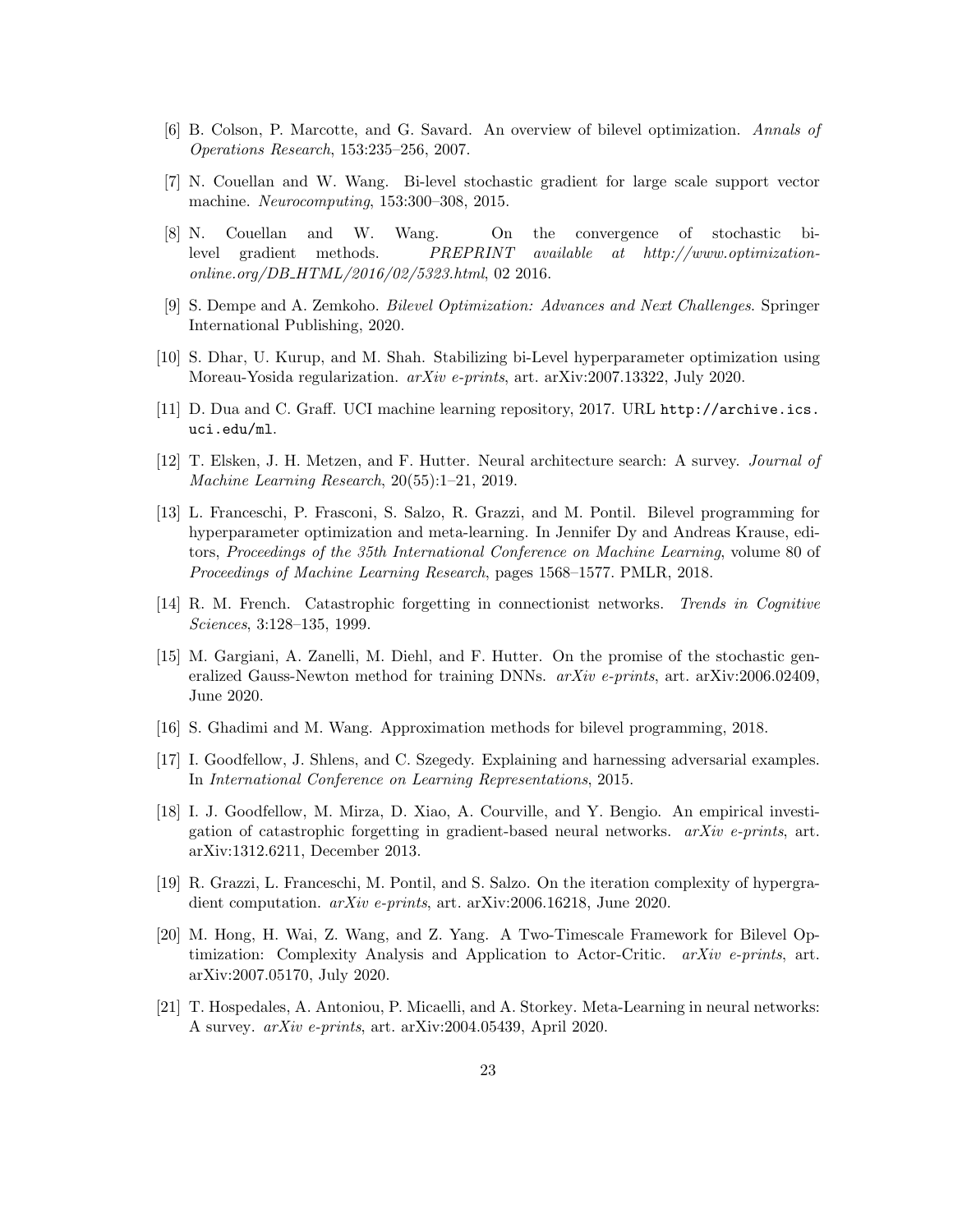- [22] K. Ji, J. Yang, and Y. Liang. Bilevel Optimization: Convergence Analysis and Enhanced Design. arXiv e-prints, art. arXiv:2010.07962, October 2020.
- [23] H. Jiang, Z. Chen, Y. Shi, B. Dai, and T. Zhao. Learning to defend by learning to attack. arXiv e-prints, art. arXiv:1811.01213, November 2018.
- [24] R Kohavi. Scaling up the accuracy of naive-bayes classifiers: A decision-tree hybrid. KDD'96, page 202–207. AAAI Press, 1996.
- [25] H. Liu, K. Simonyan, and Y. Yang. DARTS: Differentiable architecture search. ArXiv, arXiv:1806.09055, 2019.
- [26] R. Liu, J. Gao, J. Zhang, D. Meng, and Z. Lin. Investigating bi-Level optimization for learning and vision from a unified perspective: A survey and beyond. arXiv e-prints, art. arXiv:2101.11517, January 2021.
- [27] S. Liu and L. N. Vicente. The stochastic multi-gradient algorithm for multi-objective optimization and its application to supervised machine learning.  $arXiv$  e-prints, art. arXiv:1907.04472, July 2019.
- [28] S. Liu and L. N. Vicente. Accuracy and fairness trade-offs in machine learning: A stochastic multi-objective approach. arXiv e-prints, art. arXiv:2008.01132, August 2020.
- [29] D. Lopez-Paz and M. Ranzato. Gradient episodic memory for continual learning.  $arXiv$ e-prints, art. arXiv:1706.08840, June 2017.
- [30] J. Lorraine, P. Vicol, and D. Duvenaud. Optimizing Millions of Hyperparameters by Implicit Differentiation. *arXiv e-prints*, art. arXiv:1911.02590, November 2019.
- [31] A. Madry, A. Makelov, L. Schmidt, D. Tsipras, and A. Vladu. Towards deep learning models resistant to adversarial attacks. In 6th International Conference on Learning Representations, ICLR 2018, Vancouver, BC, Canada, April 30 - May 3, 2018, Conference Track Proceedings. OpenReview.net, 2018.
- [32] M. McCloskey and N. J. Cohen. Catastrophic interference in connectionist networks: The sequential learning problem. volume 24 of Psychology of Learning and Motivation, pages 109–165. Academic Press, 1989.
- [33] A. Nemirovski, A. Juditsky, G. Lan, and A. Shapiro. Robust stochastic approximation approach to stochastic programming. SIAM Journal on Optimization, 19:1574–1609, 2009.
- [34] J. Nocedal and S. J. Wright. Numerical Optimization. Springer-Verlag, Berlin, second edition, 2006.
- [35] F. Pedregosa. Hyperparameter optimization with approximate gradient. In Maria Florina Balcan and Kilian Q. Weinberger, editors, Proceedings of The 33rd International Conference on Machine Learning, volume 48 of Proceedings of Machine Learning Research, pages 737– 746, New York, New York, USA, 20–22 Jun 2016. PMLR.
- [36] Q. Pham, D. Sahoo, C. Liu, and S. C. H. Hoi. Bilevel continual learning, 2020.